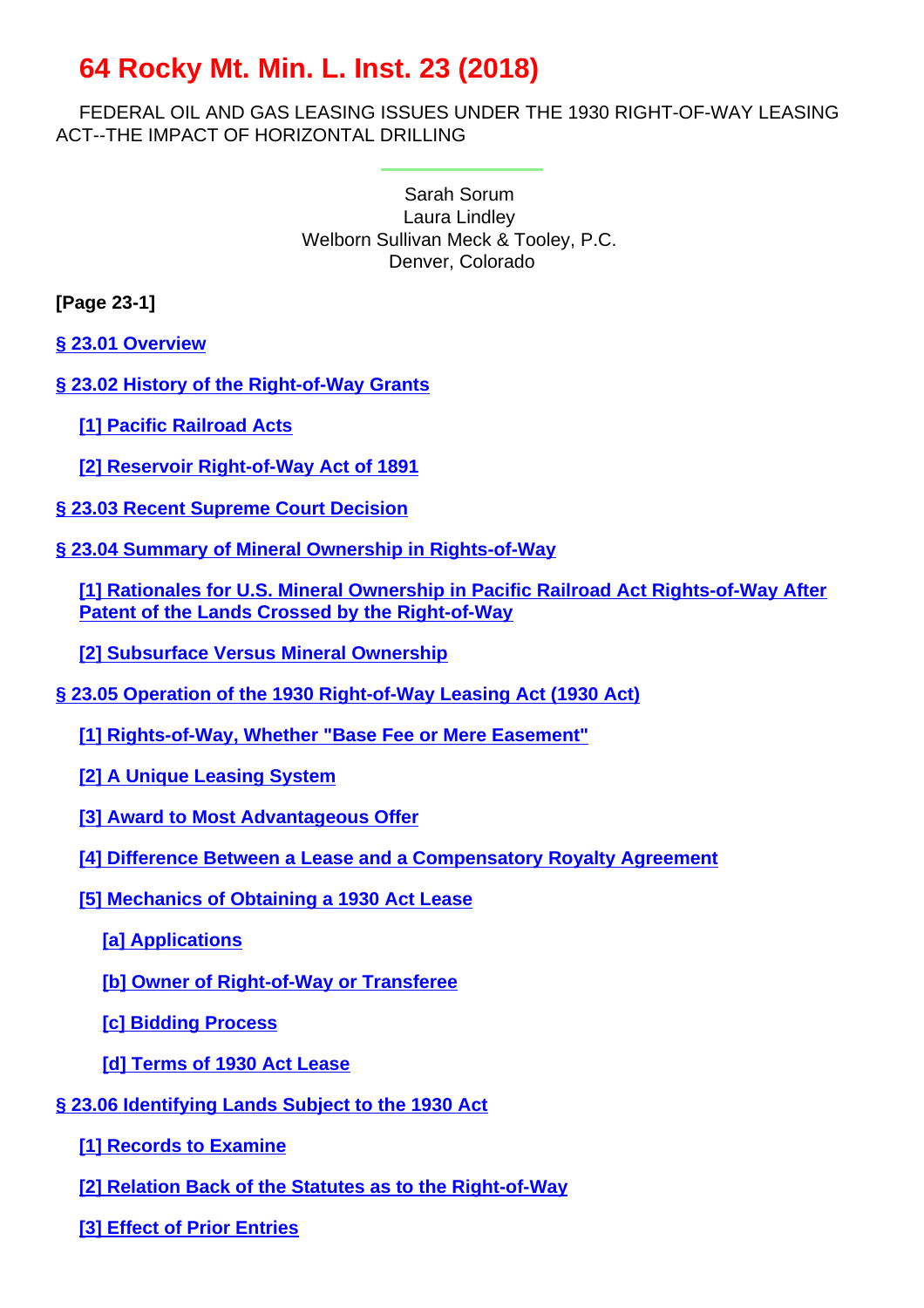### **§ 23.07 Liability for Trespass**

# **§ 23.08 Conclusion**

# <span id="page-1-0"></span>**[Page 23-2]**

# **§ 23.01 Overview** \* \*\*

<span id="page-1-3"></span><span id="page-1-2"></span><span id="page-1-1"></span>The 1930 Right-of-Way Leasing Act (1930 Act) $1/2$  was enacted to address a narrow problem: a perceived lack of statutory authority for the U.S. Department of the Interior (DOI) to issue oil and gas leases covering lands within railroad and reservoir rights-of-way. The Mineral Leasing Act of 1920 (MLA) ${}_{-}^{2}$  authorized DOI to lease deposits of oil and gas in lands owned by the United States, subject to certain enumerated exceptions.<sup>3</sup> In interpreting the Pacific Railroad Acts<sup>4</sup> in which Congress generally granted a "right of way" across public lands, the U.S. Supreme Court had concluded the right-of-way was in effect the grant of a limited fee and, as such, the lands within the limits of the right-of-way were removed from the category of public lands that were available for sale or preemption under the homestead and other laws. DOI therefore believed that it could not offer those right-of-way lands for lease under the MLA and requested Congress remedy that perceived lack of authority. The 1930 Act was the result.

There are very few decisions from DOI and even fewer from the courts involving the 1930 Act. Yet with the increasing prevalence of horizontal drilling, this anachronistic relic of the railroad grant era has become perhaps more important now than ever in its 90-year history. Oil and gas development using long lateral horizontal wells is now occurring in areas

[\[\\*\]](#page-1-0)Cite as Sarah Sorum & Laura Lindley. "Federal Oil and Gas Leasing Issues Under the 1930 Right-of-Way Leasing Act--The Impact of Horizontal Drilling," 64 Rocky Mt. Min. L. Inst. 23-1 (2018).

[\[\\*\\*\]](#page-1-0)Sarah Sorum is a shareholder with the Denver law firm of Welborn Sullivan Meck & Tooley, P.C. She handles a variety of transactional and operational matters and counsels industry clients on the leasing of state and federal property as well as applicable land use regulation and compliance issues.Laura Lindley is an attorney with the Denver law firm of Welborn Sullivan Meck & Tooley, P.C. For more than 37 years, her practice has focused on oil and gas law and public land issues related to conventional and renewable energy development. Laura is a past president of the Rocky Mountain Mineral Law Foundation and continues to participate in a number of Foundation efforts.

#### $[1]$ [30 U.S.C. §§ 301](http://links.casemakerlegal.com/federal/US/books/United_States_Code/browse?codesec=301amptitle=30ampci=45ampfn=Vol%2064%20Rocky%20Mt.%20Min.%20L.%20Inst.%20(2018)) [-306.](http://links.casemakerlegal.com/federal/US/books/United_States_Code/browse?codesec=306amptitle=30ampci=45ampfn=Vol%2064%20Rocky%20Mt.%20Min.%20L.%20Inst.%20(2018))

 $^{[2]}$  $^{[2]}$  $^{[2]}$ Id. §§ 181-263.

 $\frac{[3]}{[3]}$  $\frac{[3]}{[3]}$  $\frac{[3]}{[3]}$ Id. § 181; see generally 1 Law of Fed. Oil & Gas Leases § 3.02 (2018).

<sup>[\[4\]](#page-1-3)</sup>References in this chapter to the Pacific Railroad Acts mean the Union Pacific Railroad Act of July 1, 1862, ch. 120, 12 Stat. 489, as amended by the Act of July 2, 1864, ch. 216, 13 Stat. 356, the Act of July 3, 1866, ch. 159, 14 Stat. 79, and the Act of March 3, 1869, ch. 127, 15 Stat. 324; the Northern Pacific Railroad Act of July 2, 1864, ch. 217, 13 Stat. 365; and the Atlantic & Pacific and Southern Pacific Railroad Act of July 27, 1866, ch. 278, 14 Stat. 292. Additional statutes granting land to railroads were adopted during the pre-1871 era, but time and space constraints prevent us from addressing all of them.

# **[Page 23-3]**

crossed by some of the railroads. Because of the linear nature of railroad rights-of-way, it is almost impossible to drill such long laterals in a spacing unit crossed by a railroad without having the wellbore penetrate the right-of-way. Thus, it is necessary for operators to understand the 1930 Act and, if it applies, to ensure that a lease under its authority is obtained. Unfortunately, determining exactly where the 1930 Act applies can be more difficult than one would imagine.

<span id="page-1-4"></span>In preparing this chapter, the authors relied heavily on a 1985 chapter in these Proceedings by David G. Ebner.<sup>5</sup> Rather than repeat the analysis contained in that chapter and because of space limitations, this chapter summarizes very briefly the statutes and case law pertaining to railroad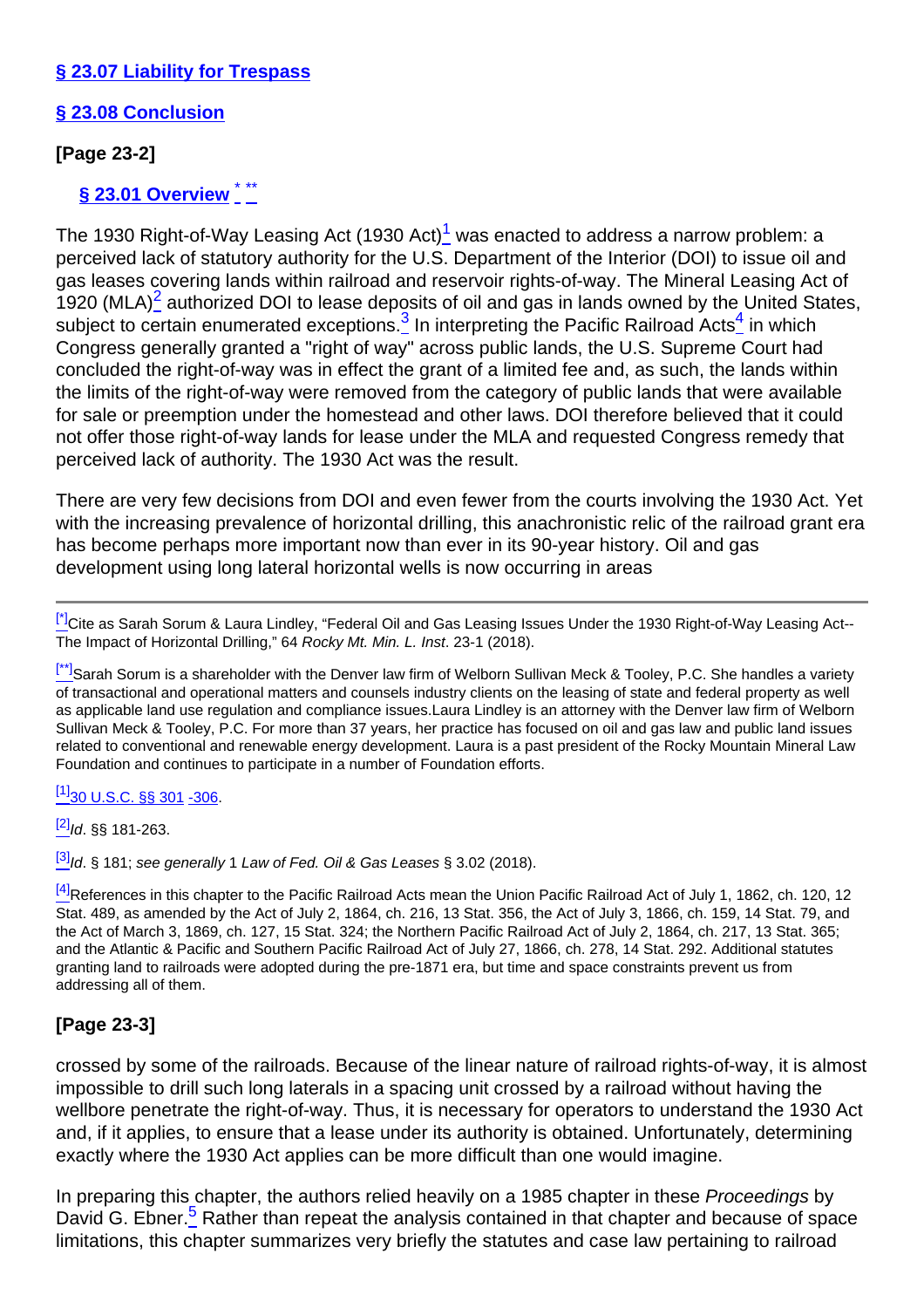and reservoir rights-of-way, discusses the few applicable decisions rendered subsequent to Ebner's chapter, and addresses some of the unique issues that have arisen in the context of horizontal drilling, which was not commonplace in 1985.

# **§ 23.02 History of the Right-of-Way Grants**

# **[1] Pacific Railroad Acts**

<span id="page-2-2"></span><span id="page-2-1"></span><span id="page-2-0"></span>In the Pacific Railroad Acts, Congress granted not only a "right of way through the public lands."<sup>6</sup> but also alternate, odd-numbered sections<sup>7</sup> of public lands that were conveyed in fee to the railroad to finance the construction of the road, resulting in a checkerboard pattern of ownership.<sup>8</sup> After completion of the transcontinental railroads, public resentment arose against the generous grants of land to the railroads and thus no further land grants were made to railroads after 1871. Additional rights-of-way across the public lands were still required for railroads in some areas, which led to the enactment of the Railroad Right of Way Act of 1875 (1875)

<sup>[\[6\]](#page-2-0)</sup>This portion of the grant was in section 2 of the statutes. See, e.g., Act of July 2, 1864, ch. 217, § 2, 13 Stat. 365. Under the Union Pacific Railroad Act of July 1, 1862, and the Northern Pacific Railroad Act of July 2, 1864, see supra note 4, the right-of-way was 400 feet in width, 200 feet on either side of the railroad. The grant was only effective as to the unappropriated public domain; obviously, if the lands had been patented into private ownership before the railroad laid out its line, the railroad would had to have obtained a right-of-way from the then owner of the surface.

<sup>[\[7\]](#page-2-1)</sup>Referring to government survey sections of approximately 640 acres.

<sup>[\[8\]](#page-2-2)</sup>See Leo Sheep Co. v. United States, [440 U.S. 668,](http://links.casemakerlegal.com/books/Case_Law/results?ci=45ampsearch[Cite]=440+U.S.+668ampfn=Vol%2064%20Rocky%20Mt.%20Min.%20L.%20Inst.%20(2018)) [672](http://links.casemakerlegal.com/books/Case_Law/results?ci=45ampsearch[Cite]=440+U.S.+672#page672ampfn=Vol%2064%20Rocky%20Mt.%20Min.%20L.%20Inst.%20(2018)), [678](http://links.casemakerlegal.com/books/Case_Law/results?ci=45ampsearch[Cite]=440+U.S.+678#page678ampfn=Vol%2064%20Rocky%20Mt.%20Min.%20L.%20Inst.%20(2018)) (1979).

# **[Page 23-4]**

<span id="page-2-4"></span><span id="page-2-3"></span>Act).<sup>9</sup> That Act granted a 200-foot-wide right-of-way through the public lands of the United States. The location of the right-of-way was to be noted on the land office plats "and thereafter all such lands over which such right of way shall pass shall be disposed of subject to such right of way."<sup>10</sup> The regulations adopted by DOI to implement the 1875 Act treated this right-of-way as conveying only an easement, with "title still remaining in the United States."<sup>11</sup>

<span id="page-2-8"></span><span id="page-2-7"></span><span id="page-2-6"></span><span id="page-2-5"></span>In Northern Pacific Railway Co. v. Townsend,<sup>12</sup> the U.S. Supreme Court interpreted the right-ofway grant under section 2 of one of the Pacific Railroad Acts as granting to the railroad "a limited fee, made on an implied condition of reverter." $13$  Without citing any cases, the Court stated that the land contained in the right-of-way "was taken out of the category of public lands subject to preemption and sale, and the Land Department was therefore without authority to convey rights therein."<sup>14</sup> That rationale was presumably based on the appropriation doctrine, first attributed to the Wilcox v. Jackson decision in which the Court held that once a tract of land has been legally appropriated for any purpose, "the land thus appropriated becomes severed from the mass of public lands" and no subsequent transfer can be made of it. $\frac{15}{10}$ 

<span id="page-2-10"></span><span id="page-2-9"></span>Because the Townsend case did not address rights-of-way under the 1875 Act, DOI continued to treat such rights-of-way as easements rather than limited fees.<sup>16</sup> That position changed, at least temporarily, after the Supreme Court's decision in Rio Grande Western Railway Co. v. Stringham

<sup>&</sup>lt;sup>[\[5\]](#page-1-4)</sup>See David G. Ebner, "Mineral Ownership Beneath Railroad Rights-of-Way," [31](http://beta2livermmlf.casemakerlibra.com/home/http://rmmlf.casemakerlibra.com/home/libra_2_rmmlf.aspx?doc=d:/data/RMMLF/Samples/31%20Rocky%20Mt.%20Min.%20L.%20Inst.%20(1985)//Chapter%2017.%20MINERAL.htmampcurdoc=18ampp=12234) Rocky Mt. Min. L. Inst[. 17-1 \(1985\)](http://beta2livermmlf.casemakerlibra.com/home/http://rmmlf.casemakerlibra.com/home/libra_2_rmmlf.aspx?doc=d:/data/RMMLF/Samples/31%20Rocky%20Mt.%20Min.%20L.%20Inst.%20(1985)//Chapter%2017.%20MINERAL.htmampcurdoc=18ampp=12234). The authors have elected to follow Ebner's convention of using hyphens when referring to rights-of-way. The 1930 Act does not use hyphens and the courts are inconsistent in usage of hyphens. When this chapter is quoting from source documents, the form contained in the relevant document is used.

 $^{[9]}$  $^{[9]}$  $^{[9]}$ Ch. 152, 18 Stat. 482 (codified at [43 U.S.C. §§ 934](http://links.casemakerlegal.com/federal/US/books/United_States_Code/browse?codesec=934amptitle=43ampci=45ampfn=Vol%2064%20Rocky%20Mt.%20Min.%20L.%20Inst.%20(2018)) [-939\)](http://links.casemakerlegal.com/federal/US/books/United_States_Code/browse?codesec=939amptitle=43ampci=45ampfn=Vol%2064%20Rocky%20Mt.%20Min.%20L.%20Inst.%20(2018)). The 1875 Act, along with many other public lands disposal statutes, was repealed insofar as applicable to the issuance of rights-of-way on public lands and National Forest System lands by the Federal Land Policy and Management Act of 1976 (FLPMA), subject to valid existing rights. See [43 U.S.C. §](http://links.casemakerlegal.com/federal/US/books/United_States_Code/browse?codesec=934amptitle=43ampci=45ampfn=Vol%2064%20Rocky%20Mt.%20Min.%20L.%20Inst.%20(2018)) [934](http://links.casemakerlegal.com/federal/US/books/United_States_Code/browse?codesec=934amptitle=43ampci=45ampfn=Vol%2064%20Rocky%20Mt.%20Min.%20L.%20Inst.%20(2018)) note.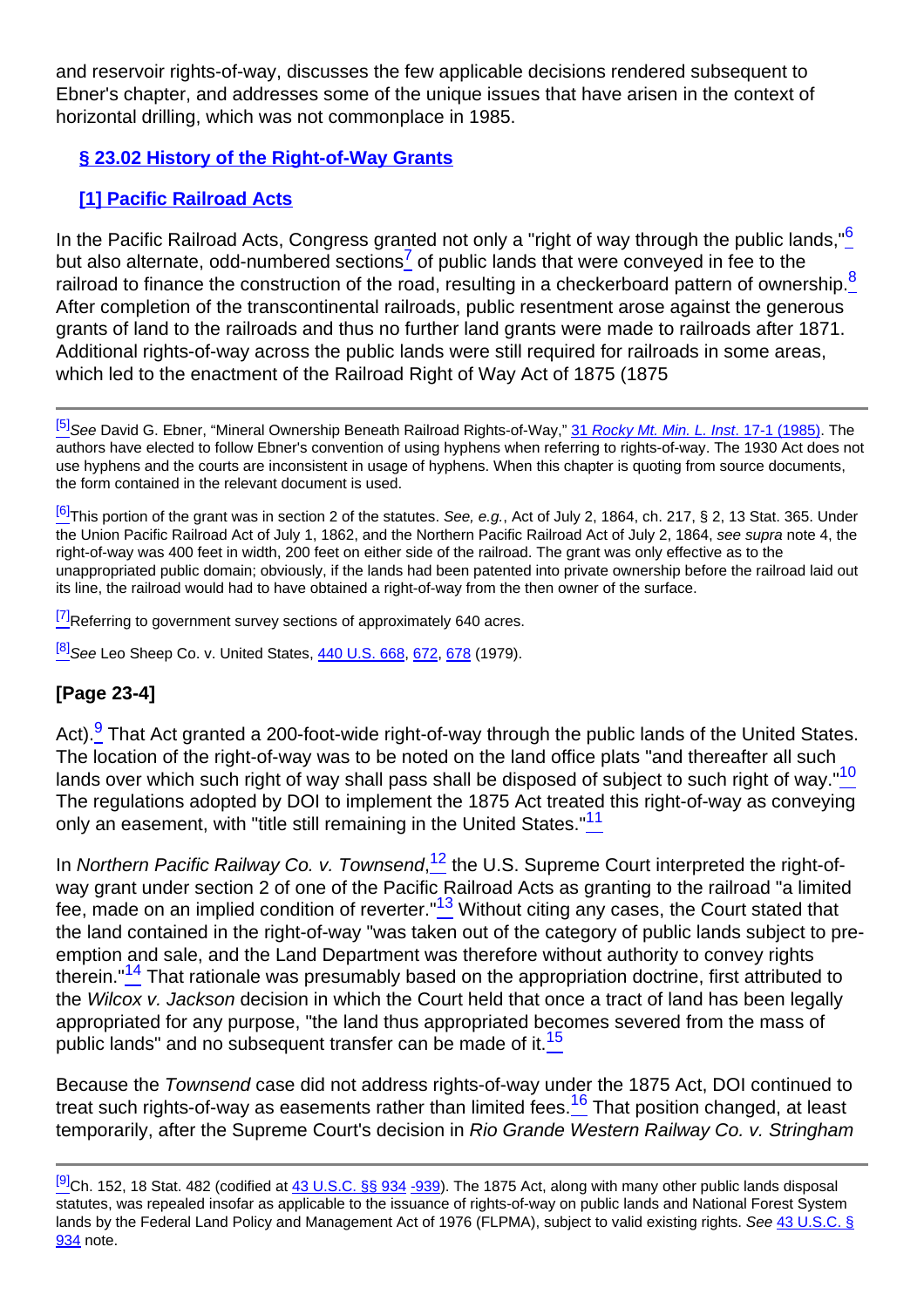[\[10\]](#page-2-4)1875 Act § 4, 18 Stat. 482.

[\[11\]](#page-2-5)Circular, "Right of Way-Railroads-Act of March 3, 1875," 12 Pub. Lands Dec. 423, 428 (Jan. 13, 1888).

 $[12]$ [190 U.S. 267](http://links.casemakerlegal.com/books/Case_Law/results?ci=45ampsearch[Cite]=190+U.S.+267ampfn=Vol%2064%20Rocky%20Mt.%20Min.%20L.%20Inst.%20(2018)) (1903).

 $[13]$ Id. at 271.

 $[14]$ Id. at 270.

[\[15\]](#page-2-9)<sub>38</sub> U.S. 498, [513](http://links.casemakerlegal.com/books/Case_Law/results?ci=45ampsearch[Cite]=38+U.S.+513#page513ampfn=Vol%2064%20Rocky%20Mt.%20Min.%20L.%20Inst.%20(2018)) (1839). For a thorough discussion of the appropriation doctrine, see Home on the Range v. AT&T Corp., [386 F.Supp2d 999,](http://links.casemakerlegal.com/books/Case_Law/results?ci=45ampsearch[Cite]=386+F.Supp.2d+999ampfn=Vol%2064%20Rocky%20Mt.%20Min.%20L.%20Inst.%20(2018)) [1003](http://links.casemakerlegal.com/books/Case_Law/results?ci=45ampsearch[Cite]=386+F.Supp.2d+1003#page1003ampfn=Vol%2064%20Rocky%20Mt.%20Min.%20L.%20Inst.%20(2018))-[07](http://links.casemakerlegal.com/books/Case_Law/results?ci=45ampsearch[Cite]=386+F.Supp.2d+1007#page1007ampfn=Vol%2064%20Rocky%20Mt.%20Min.%20L.%20Inst.%20(2018)) (S.D. Ind. 2005). After Townsend, DOI consistently treated rights-of-way granted under the Pacific Railroad Acts as appropriations of the public lands that prevented any subsequent entry, see, e.g., Lewis A. Gould, 51 Pub. Lands Dec. 131 (1925); and after Stringham, DOI took the same position with respect to rights-of-way under the 1875 Act, see, e.g., United States v. Bullington, 51 Pub. Lands Dec. 604 (1926).

 $[16]$ See Ebner, supra note 5, at 17-8.

### **[Page 23-5]**

<span id="page-3-1"></span><span id="page-3-0"></span>in 1915.<sup>17</sup> With virtually no analysis, the Stringham Court cited cases interpreting the Pacific Railroad Acts (though not the 1875 Act) and concluded that "[t]he right of way granted by this and similar acts is neither a mere easement, nor a fee simple absolute, but a limited fee, made on an implied condition of reverter . . . and carries with it the incidents and remedies usually attending the fee."<sup>18</sup> Of course, the 1875 Act is dissimilar to the Pacific Railroad Acts with their "lavish"<sup>19</sup> grants of lands to the railroads. DOI revised its interpretation of the 1875 Act after the Stringham decision,<sup>20</sup> until Stringham was effectively overruled in 1942. In Great Northern Railway Co. v. United States, the Court clarified that the 1875 Act granted only an easement, and also held that, as a result, the railroad had no interest in the oil and minerals in place.  $21$ 

<span id="page-3-7"></span><span id="page-3-6"></span><span id="page-3-5"></span><span id="page-3-4"></span><span id="page-3-3"></span><span id="page-3-2"></span>The next significant development was the Supreme Court's rather surprising decision in United States v. Union Pacific Railroad Co.<sup>22</sup> After dismissing the earlier limited fee cases as irrelevant (because, "for the most part," the United States was not a party to those cases  $23$ ), Justice Douglas, writing for the majority, held that the Pacific Railroad Acts actually reserved minerals to the United States in the lands beneath rights-of-way granted under section 2 of those statutes. $^{24}$ But, as the dissent noted, the first general statute providing for a mineral reservation to the United States was not adopted until 1909.<sup>25</sup> In contrast, the Pacific Railroad Acts "excepted" from their operation all "mineral lands" other than coal and iron lands.<sup>26</sup> This provision, and similar provisions in other public lands disposal statutes, had always been interpreted as excluding completely from disposal under the statute any lands that were mineral in character at the time; however, once the patent was issued to the railroad, it constituted a final determination

<span id="page-3-8"></span> $[17]$ <sub>239</sub> U.S.  $44$  (1915).

 $[18]$ Id. at 47.

<sup>[\[19\]](#page-3-1)</sup>Great Northern Ry. Co. v. United States, [315 U.S. 262](http://links.casemakerlegal.com/books/Case_Law/results?ci=45ampsearch[Cite]=315+U.S.+262ampfn=Vol%2064%20Rocky%20Mt.%20Min.%20L.%20Inst.%20(2018)), [273](http://links.casemakerlegal.com/books/Case_Law/results?ci=45ampsearch[Cite]=315+U.S.+273#page273ampfn=Vol%2064%20Rocky%20Mt.%20Min.%20L.%20Inst.%20(2018)) (1942).

 $[20]$ Instructions, 46 Pub. Lands Dec. 429 (1918).

[\[21\]](#page-3-3)[315 U.S. at 279](http://links.casemakerlegal.com/books/Case_Law/results?ci=45ampsearch[Cite]=315+U.S.+279#page279ampfn=Vol%2064%20Rocky%20Mt.%20Min.%20L.%20Inst.%20(2018)).

 $[22]$ <sub>353</sub> U.S. 112 (1957).

 $[23]$ <sub>Id.</sub> at 118.

 $[24]$ Id. at 120.

 $\frac{[25]}{1}$  $\frac{[25]}{1}$  $\frac{[25]}{1}$ ld. at 134-37 (Frankfurter, J., dissenting); see Coal Lands Act of March 3, 1909, ch. 270, 35 Stat. 844 (codified at [30](http://links.casemakerlegal.com/federal/US/books/United_States_Code/browse?codesec=81amptitle=30ampci=45ampfn=Vol%2064%20Rocky%20Mt.%20Min.%20L.%20Inst.%20(2018)) [U.S.C. § 81\)](http://links.casemakerlegal.com/federal/US/books/United_States_Code/browse?codesec=81amptitle=30ampci=45ampfn=Vol%2064%20Rocky%20Mt.%20Min.%20L.%20Inst.%20(2018)). Justice Douglas acknowledged that the mineral lands exception in the Pacific Railroad Acts "may have been an inept way of reserving mineral rights," and that "[i]t would have been better draftsmanship, if, in referring to s 2, Congress had used the words 'mineral rights' instead of 'mineral lands.'" Union Pac., [353 U.S. at 114,](http://links.casemakerlegal.com/books/Case_Law/results?ci=45ampsearch[Cite]=353+U.S.+114#page114ampfn=Vol%2064%20Rocky%20Mt.%20Min.%20L.%20Inst.%20(2018)) [117](http://links.casemakerlegal.com/books/Case_Law/results?ci=45ampsearch[Cite]=353+U.S.+117#page117ampfn=Vol%2064%20Rocky%20Mt.%20Min.%20L.%20Inst.%20(2018))[-18](http://links.casemakerlegal.com/books/Case_Law/results?ci=45ampsearch[Cite]=353+U.S.+118#page118ampfn=Vol%2064%20Rocky%20Mt.%20Min.%20L.%20Inst.%20(2018)).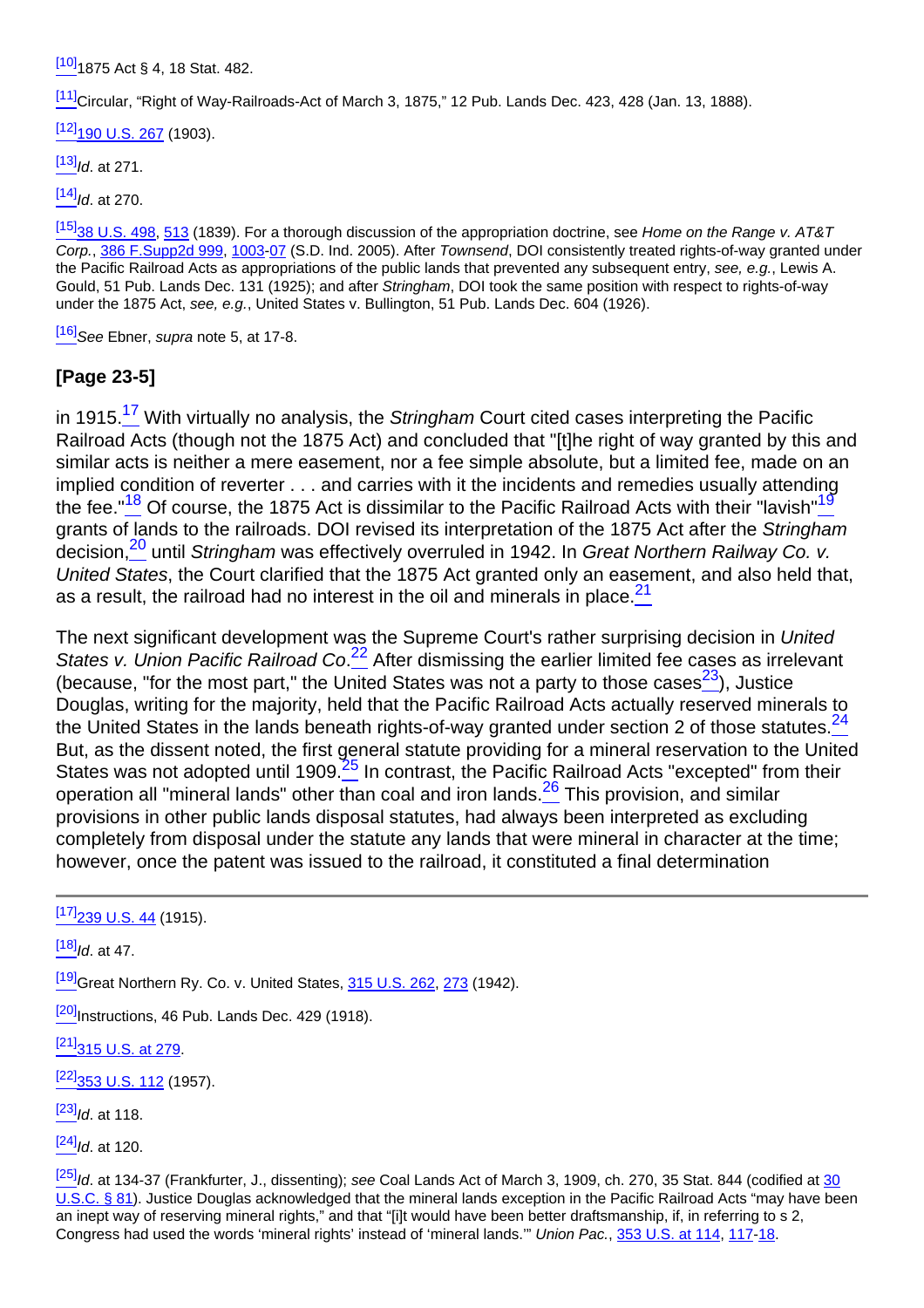$[26]$ See, e.g., Union Pacific Railroad Act of July 1, 1862, ch. 120, § 3, 12 Stat. 489.

# **[Page 23-6]**

<span id="page-4-1"></span><span id="page-4-0"></span>by DOI that the lands were non-mineral in character.<sup>27</sup> The *Union Pacific* decision changed that longstanding interpretation and treated the Pacific Railroad Acts as actually reserving to the United States all minerals under rights-of-way granted to the railroads under section 2 of those statutes.<sup>28</sup>

### **[2] Reservoir Right-of-Way Act of 1891**

<span id="page-4-4"></span><span id="page-4-3"></span><span id="page-4-2"></span>The Reservoir Right-of-Way Act of 1891 (1891 Reservoir Act) $\frac{29}{9}$  grants "[t]he right of way through the public lands" to any canal ditch company or irrigation or drainage district "to the extent of the ground occupied by the water of any reservoir and of any canals and laterals and fifty feet on each side of the marginal limits thereof  $\ldots$  . ."<sup>30</sup> DOI and the courts have interpreted right-of-way grants under the 1891 Reservoir Act as being similar in scope to railroad rights-of-way granted under the 1875 Act.<sup>31</sup> After the MLA was adopted, DOI concluded, based on the Stringham decision, that the reservoir right-of-way passed such title that an oil and gas prospecting permit under the MLA could not be granted for the lands. $\frac{32}{2}$  The rationale was based on the appropriation doctrine discussed in § 23.02[1], above. Thus, although the right-of-way holder could not develop the minerals, neither could DOI authorize leasing of the oil and gas under the MLA. $\frac{33}{2}$ 

### <span id="page-4-6"></span><span id="page-4-5"></span>**§ 23.03 Recent Supreme Court Decision**

<span id="page-4-7"></span>In Marvin M. Brandt Revocable Trust v. United States (Brandt Trust), $34$  the Supreme Court again addressed issues pertaining to the interpretation of the 1875 Act. In Brandt Trust, the United States claimed title to a railroad

<sup>[\[27\]](#page-4-0)</sup>See Burke v. S. Pac. R.R. Co., [234 U.S. 669](http://links.casemakerlegal.com/books/Case_Law/results?ci=45ampsearch[Cite]=234+U.S.+669ampfn=Vol%2064%20Rocky%20Mt.%20Min.%20L.%20Inst.%20(2018)) (1914).

<sup>[\[28\]](#page-4-1)</sup>See Patricia T. Zebal, 65 Interior Dec. 293 (1958).

 $\frac{[29]}{[29]}$  $\frac{[29]}{[29]}$  $\frac{[29]}{[29]}$  Act of March 3, 1891, ch. 561, §§ 18-21, 26 Stat. 1095 (codified as amended at  $\frac{43 \text{ U.S.C.}}{[29]}$  46 [-949](http://links.casemakerlegal.com/federal/US/books/United_States_Code/browse?codesec=949amptitle=43ampci=45ampfn=Vol%2064%20Rocky%20Mt.%20Min.%20L.%20Inst.%20(2018))). This Act was repealed insofar as applicable to the issuance of rights-of-way on public lands and National Forest System lands by FLPMA. See [43 U.S.C. § 946](http://links.casemakerlegal.com/federal/US/books/United_States_Code/browse?codesec=946amptitle=43ampci=45ampfn=Vol%2064%20Rocky%20Mt.%20Min.%20L.%20Inst.%20(2018)) note.

#### $[30]$ [43 U.S.C. § 946.](http://links.casemakerlegal.com/federal/US/books/United_States_Code/browse?codesec=946amptitle=43ampci=45ampfn=Vol%2064%20Rocky%20Mt.%20Min.%20L.%20Inst.%20(2018))

[\[31\]](#page-4-4)See T. A. Sullivan, 38 Pub. Lands Dec. 493 (1910); Kern River Co. v. United States, [257 U.S. 147,](http://links.casemakerlegal.com/books/Case_Law/results?ci=45ampsearch[Cite]=257+U.S.+147ampfn=Vol%2064%20Rocky%20Mt.%20Min.%20L.%20Inst.%20(2018)) [152](http://links.casemakerlegal.com/books/Case_Law/results?ci=45ampsearch[Cite]=257+U.S.+152#page152ampfn=Vol%2064%20Rocky%20Mt.%20Min.%20L.%20Inst.%20(2018)) (1921).

[\[32\]](#page-4-5)Windsor Reservoir & Canal Co. v. Miller, 51 Pub. Lands Dec. 27 (1925), aff'd on reh'g, 51 Pub. Lands Dec. 305 (1925). Several courts have held that Great Northern undermined the legal authority for the holding in Kern River, [257 U.S. at 152,](http://links.casemakerlegal.com/books/Case_Law/results?ci=45ampsearch[Cite]=257+U.S.+152#page152ampfn=Vol%2064%20Rocky%20Mt.%20Min.%20L.%20Inst.%20(2018)) that a right-of-way granted under the 1891 Reservoir Act was a limited fee. See Rapp v. United States, No. 2:14-cv-00148, 2014 WL 12641979, at \*3 (D. Ariz. Aug. 13, 2014) (citing cases).

[\[33\]](#page-4-6) See Windsor Reservoir & Canal Co. v. Miller (On Rehearing), 51 Pub. Lands Dec. 305, 307 (1925). There are many reservoirs remaining on the public lands that were authorized under the 1891 Reservoir Act. See, e.g., Republic Oil & Mining Co., 35 IBLA 212, GFS(O&G) 89(1978); R. C. Beveridge, 50 IBLA 173, GFS(O&G) 171(1980) (holding the 1930 Act only applies to lands within the boundaries of the right-of-way, not to the entire legal subdivision in which any of the waters are located); Curtis Wheeler, 62 IBLA 384, GFS(O&G) 98(1982); Bijou Irrigation Dist. v. Empire Club, [804 P.2d 175](http://links.casemakerlegal.com/books/Case_Law/results?ci=45ampsearch[Cite]=804+P.2d+175ampfn=Vol%2064%20Rocky%20Mt.%20Min.%20L.%20Inst.%20(2018)) (Colo. 1991).

[\[34\]](#page-4-7)<sub>134</sub> S. Ct. 1257 (2014).

# **[Page 23-7]**

<span id="page-4-9"></span><span id="page-4-8"></span>right-of-way granted under the 1875 Act on patented lands in southern Wyoming after the railroad was abandoned in 2004, on the theory that it held an implied reversionary interest that gave it some continuing interest in the lands after abandonment of the right-of-way.<sup>35</sup> The Supreme Court rejected that argument "in large part because [the government] won when it argued the opposite before this Court more than 70 years ago" in Great Northern, where the government had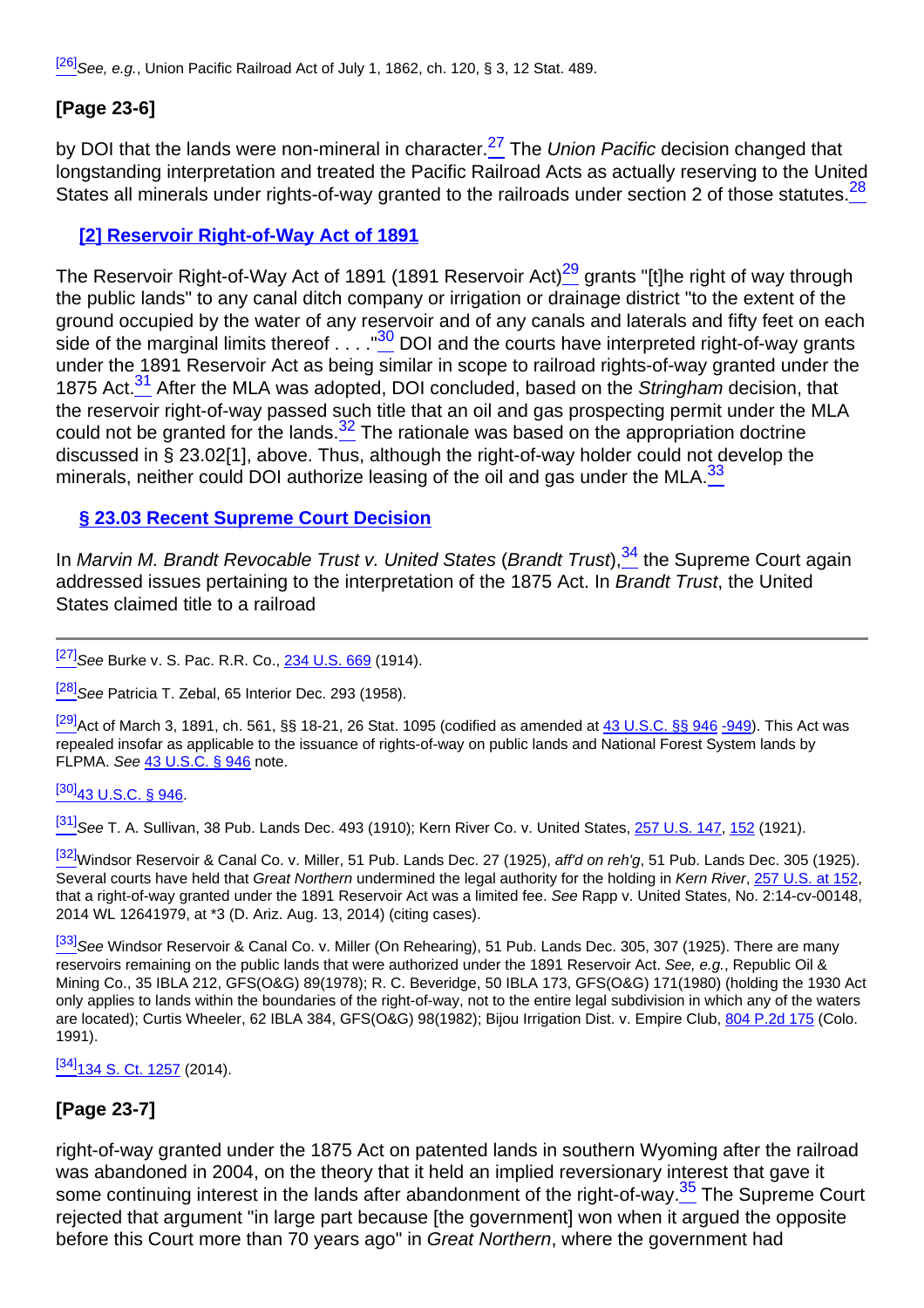contended that the railroad acquired only an easement in an 1875 Act right-of-way. $\frac{36}{5}$ 

<span id="page-5-4"></span><span id="page-5-3"></span><span id="page-5-2"></span><span id="page-5-1"></span><span id="page-5-0"></span>The government also argued that the Abandonment Act of 1922 $37$  and section 3 of the National Trails System Improvements Act of 1988<sup>38</sup> provide evidence that Congress intended to retain a reversionary interest in 1875 Act rights-of-way.<sup>39</sup> The Court explained that these statutes only apply to whatever interest, if any, may be owned by the United States; they do not redefine what interest was conveyed to the railroad or retained by the United States under the earlier laws.<sup>40</sup> While the abandonment laws "*might* make a difference in what happens to a forfeited or abandoned right of way" that had been granted under pre-1871 statutes,  $\frac{41}{1}$  they do not change the nature of the interest (i.e., an easement) granted under the 1875 Act. The Court's conclusions are consistent with those reached by the Interior Board of Land Appeals (IBLA) in Amerada Hess Corp <sup>42</sup> In that case, the IBLA held that a patent of the lands through which the 1875 Act easement passed, with no reservation of minerals, was effective to convey the minerals in the servient estate burdened by the easement and thus the United States owned no interest in the oil and gas that could be leased under the 1930 Act.

<span id="page-5-5"></span>[\[35\]](#page-4-8) Id. at 1264; see generally Brian T. Hodges, "When the Common Law Runs into the Constitution: The Train Wreck Avoided in Marvin M. Brandt Revocable Trust v. United States," 39 Vt. L. Rev. 673, 678 (2015).

[\[36\]](#page-4-9) Brandt Trust, [134 S. Ct. at 1264](http://links.casemakerlegal.com/books/Case_Law/results?ci=45ampsearch[Cite]=134+S.+Ct.+1264#page1264ampfn=Vol%2064%20Rocky%20Mt.%20Min.%20L.%20Inst.%20(2018)).

[\[37\]](#page-5-0) Act of March 8, 1922, ch. 94, § 3, 42 Stat. 414 (codified at [43 U.S.C. § 912](http://links.casemakerlegal.com/federal/US/books/United_States_Code/browse?codesec=912amptitle=43ampci=45ampfn=Vol%2064%20Rocky%20Mt.%20Min.%20L.%20Inst.%20(2018))). Under this law, upon abandonment of any railroad right-of-way, "all right, title, interest, and estate of the United States" in the lands vests in either the municipality in which the lands are located or in the owner of the lands traversed by the right-of-way.

 $\frac{[38]}{[38]}$  $\frac{[38]}{[38]}$  $\frac{[38]}{[38]}$ Pub. L. No. 100-470, 102 Stat. 2281 (codified at [16 U.S.C. § 1248\(c\)](http://links.casemakerlegal.com/federal/US/books/United_States_Code/browse?codesec=1248amptitle=16ampci=45#1248(c)ampfn=Vol%2064%20Rocky%20Mt.%20Min.%20L.%20Inst.%20(2018))) (similar language to 1922 Abandonment Act, except that the United States retains title).

[\[39\]](#page-5-2) Brandt Trust, [134 S. Ct. at 1267](http://links.casemakerlegal.com/books/Case_Law/results?ci=45ampsearch[Cite]=134+S.+Ct.+1267#page1267ampfn=Vol%2064%20Rocky%20Mt.%20Min.%20L.%20Inst.%20(2018))[-68](http://links.casemakerlegal.com/books/Case_Law/results?ci=45ampsearch[Cite]=134+S.+Ct.+1268#page1268ampfn=Vol%2064%20Rocky%20Mt.%20Min.%20L.%20Inst.%20(2018)).

 $[40]$ Id. at 1268.

 $\frac{[41]}{1}$  $\frac{[41]}{1}$  $\frac{[41]}{1}$ Id. (emphasis added). The courts in Beres v. United States, 64 Fed. Cl. 403 (2005) and Hash v. United States,  $\frac{403 \text{ F} \cdot 3d}{2}$ [1308](http://links.casemakerlegal.com/books/Case_Law/results?ci=45ampsearch[Cite]=403+F.3d+1308ampfn=Vol%2064%20Rocky%20Mt.%20Min.%20L.%20Inst.%20(2018)) (Fed. Cir. 2005) reached the same conclusion as did the Supreme Court in Brandt Trust. The cases cited by the government and discussed in Beres and Hash seem to have been overruled by Brandt Trust.

 $[42]$ <sub>24</sub> IBLA 360, GFS(O&G) 48(1976).

### **[Page 23-8]**

<span id="page-5-6"></span>Brandt Trust is important for another reason: it relied on basic common law principles to determine ownership following abandonment of an 1875 Act right-of-way, which the Great Northern Court had classified as an easement.<sup>43</sup> The United States argued that it retained a reversionary interest in the right-of-way that would revert to it upon abandonment. The Court's willingness to rely on real property law principles in interpreting the Pacific Railroad Acts could be important if a case were to come before it raising the issues discussed in § 23.04, below.

#### **§ 23.04 Summary of Mineral Ownership in Rights-of-Way**

Based on the cases discussed above and in Ebner, the law as to ownership of the minerals beneath railroad and reservoir rights-of-way can be summarized as follows:

(1) The oil and gas under an 1875 Act right-of-way is owned by the United States, but when the lands crossed by the right-of-way are patented in fee with no mineral reservation, the patentee acquires all U.S. interest, including the mineral rights. The same result would apply to lands within a reservoir right-of-way obtained under the 1891 Reservoir Act.

(2) Unless title to the lands crossed by the right-of-way has been patented into private ownership, the oil and gas deposits in lands subject to an 1875 Act or 1891 Reservoir Act right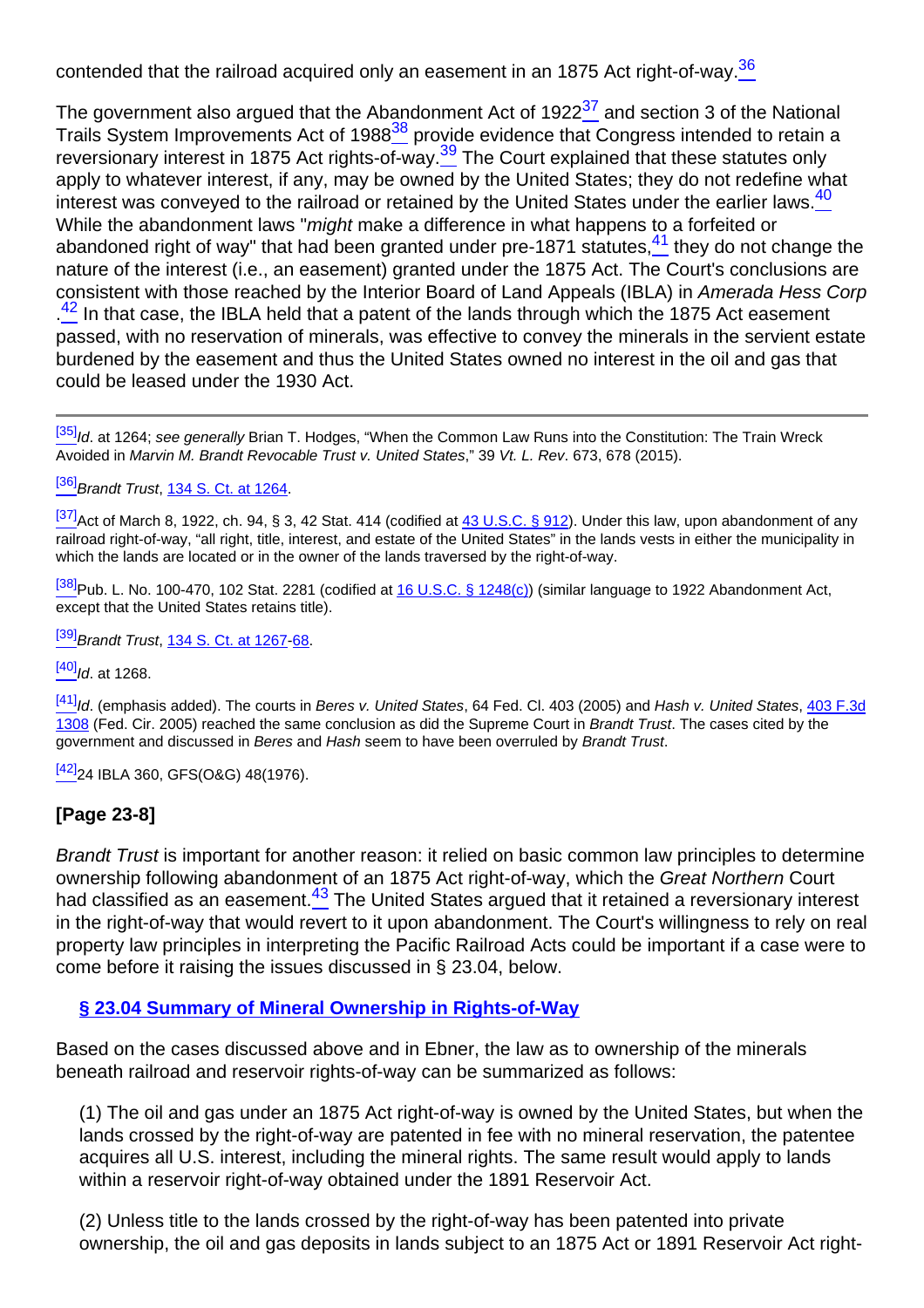of-way are leasable only under the 1930 Act.

<span id="page-6-0"></span>(3) The United States reserved all minerals beneath rights-of-way (crossing both even- and odd-numbered sections) $\frac{44}{5}$  granted under the Pacific Railroad Acts. The oil and gas deposits in such lands are leasable only under the 1930 Act.

<span id="page-6-2"></span><span id="page-6-1"></span>(4) Although there is no Supreme Court case on this question, the clear position of DOI $,45$  and the holdings of the U.S. Courts of Appeals for the Eighth and Tenth Circuits,  $\frac{46}{10}$  are that minerals are reserved by the United States in rights-of-way granted under the Pacific Railroad Acts and do not pass to the patentee of the lands crossed by the right-of-way, even if the minerals are not reserved in such a patent. However, the reasoning of the cases is unclear. The oil and gas deposits in such lands are leasable only under the 1930 Act.

 $[43]$ Brandt Trust, [134 S. Ct. at 1266](http://links.casemakerlegal.com/books/Case_Law/results?ci=45ampsearch[Cite]=134+S.+Ct.+1266#page1266ampfn=Vol%2064%20Rocky%20Mt.%20Min.%20L.%20Inst.%20(2018)).

<sup>[\[44\]](#page-6-0)</sup>See Brown W. Cannon, Jr., 24 IBLA 166, GFS(O&G) 32(1976).

 $[45]$ <sub>Id.</sub>

 $\frac{[46]}{[46]}$  $\frac{[46]}{[46]}$  $\frac{[46]}{[46]}$ See Rice v. United States, [348 F. Supp. 254](http://links.casemakerlegal.com/books/Case_Law/results?ci=45ampsearch[Cite]=348+F.SUPP.+254ampfn=Vol%2064%20Rocky%20Mt.%20Min.%20L.%20Inst.%20(2018)) (D.N.D. 1972), aff'd per curiam, [479 F.2d 58](http://links.casemakerlegal.com/books/Case_Law/results?ci=45ampsearch[Cite]=479+F.2d+58ampfn=Vol%2064%20Rocky%20Mt.%20Min.%20L.%20Inst.%20(2018)) (8th Cir. 1973); Wyoming v. Udall, [379 F.2d 635](http://links.casemakerlegal.com/books/Case_Law/results?ci=45ampsearch[Cite]=379+F.2d+635ampfn=Vol%2064%20Rocky%20Mt.%20Min.%20L.%20Inst.%20(2018)) (10th Cir. 1967).

### **[Page 23-9]**

### **[1] Rationales for U.S. Mineral Ownership in Pacific Railroad Act Rights-of-Way After Patent of the Lands Crossed by the Right-of-Way**

<span id="page-6-7"></span><span id="page-6-6"></span><span id="page-6-5"></span><span id="page-6-4"></span><span id="page-6-3"></span>As noted above, the cases cite differing rationales for their conclusions that the federal minerals beneath railroad rights-of-way granted under the Pacific Railroad Acts are not conveyed when the United States later patents the lands crossed by such rights-of-way, even though the patent reserves no minerals. This issue was first addressed in the Tenth Circuit in Wyoming v. Udall, 47 a case involving the grant of school land sections under the Wyoming Enabling Act (Enabling Act).<sup>48</sup> The school lands sections in question were crossed by the Union Pacific Railroad. The State claimed that it acquired the minerals beneath the right-of-way when it acquired the school sections. The Tenth Circuit stated that it was not impressed with the limited fee label used by the Townsend Court and that the need for that label had disappeared.<sup>49</sup> Then, referencing the holding in Union Pacific,<sup>50</sup> it interpreted the 1864 amendment<sup>51</sup> to the Union Pacific Railroad Act of July 1, 1862, that provided that the term "mineral lands" does not include coal and iron lands as meaning that the railroad acquired a right-of-way to use the surface, as well as the right to mine coal and iron underlying the right-of-way.<sup>52</sup> This right to develop coal and iron was, according to the court, "in a different category from a surface easement," and thus the lands within the right-of-way had been "disposed of" within the meaning of the Enabling Act and therefore could not pass to the State.<sup>53</sup> The court concluded that "title to the servient estate did not pass with the conveyance of the encumbered tract,  $54$  so that the United States retained ownership of the oil and gas beneath the right-of-way. The Tenth Circuit's rationale therefore seems to rely on a version of the appropriation doctrine because the lands within the right-of-way had been disposed of so that they did not pass under the Enabling Act. Yet the court also appears to treat the right-of-way under section 2 of the Pacific Railroad Acts as conveying a

<span id="page-6-9"></span><span id="page-6-8"></span>[\[47\]](#page-6-3)[379 F.2d 635](http://links.casemakerlegal.com/books/Case_Law/results?ci=45ampsearch[Cite]=379+F.2d+635ampfn=Vol%2064%20Rocky%20Mt.%20Min.%20L.%20Inst.%20(2018)) (10th Cir. 1967).

<sup>[\[48\]](#page-6-4)</sup>Act of July 10, 1890, ch. 664, 26 Stat. 222.

 $^{[49]}$  $^{[49]}$  $^{[49]}$ Wyoming v. Udall,  $379$  F.2d at 640.

[\[50\]](#page-6-6)<sub>353</sub> U.S. 112, [116](http://links.casemakerlegal.com/books/Case_Law/results?ci=45ampsearch[Cite]=353+U.S.+116#page116ampfn=Vol%2064%20Rocky%20Mt.%20Min.%20L.%20Inst.%20(2018)) (1957).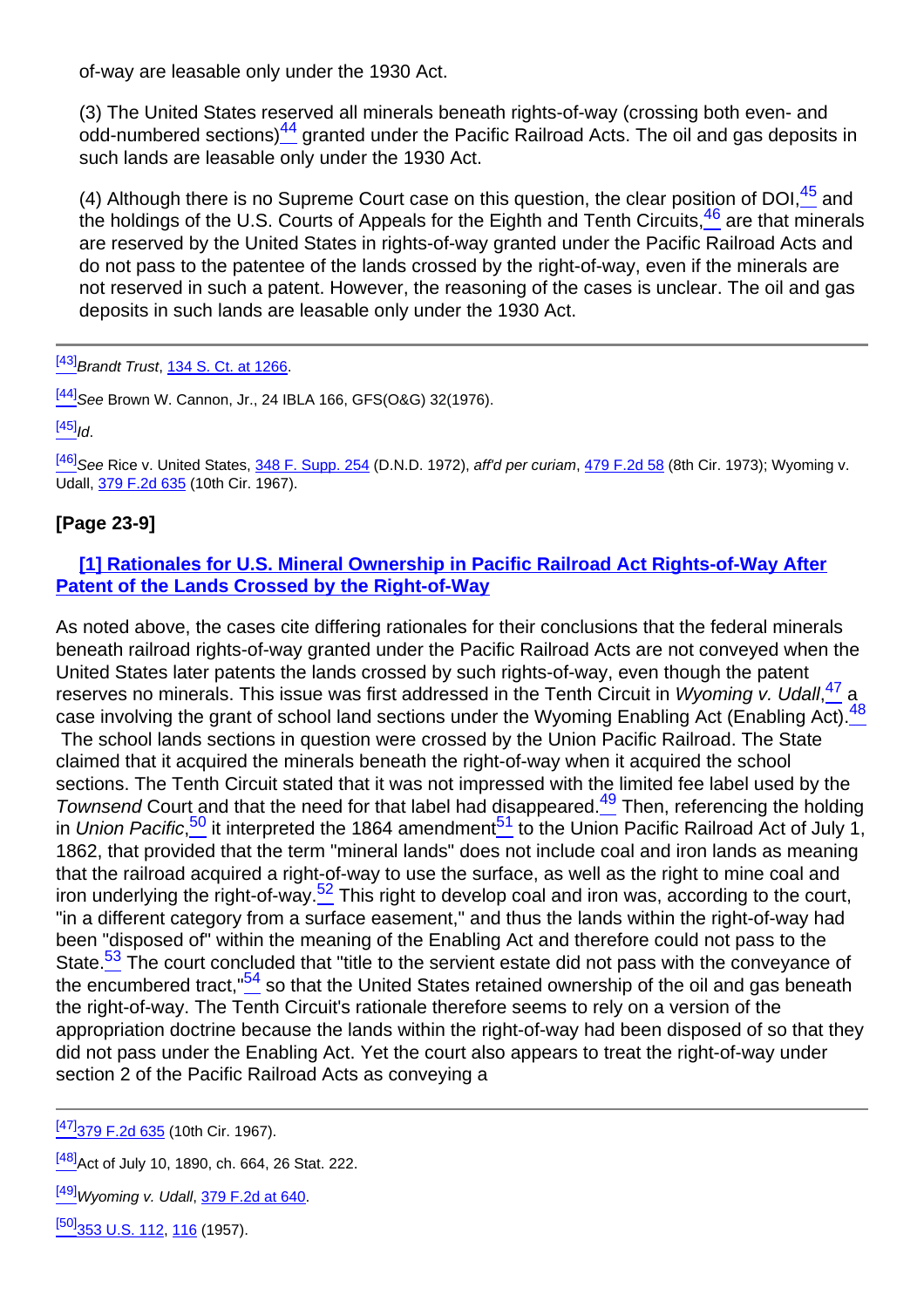<sup>[\[51\]](#page-6-6)</sup>Act of July 2, 1864, ch. 216, 13 Stat, 356.

[\[52\]](#page-6-7)Wyoming v. Udall, [379 F.2d at 640.](http://links.casemakerlegal.com/books/Case_Law/results?ci=45ampsearch[Cite]=379+F.2d+640#page640ampfn=Vol%2064%20Rocky%20Mt.%20Min.%20L.%20Inst.%20(2018))

 $[53]$ <sub>Id.</sub>

 $[54]$ <sub>Id</sub>

### **[Page 23-10]**

<span id="page-7-0"></span>sort of easement.<sup>55</sup> However, as we learned in *Brandt Trust*, the servient estate would pass with the patent of the lands burdened by the easement.

<span id="page-7-2"></span><span id="page-7-1"></span>The holding in Wyoming v. Udall was further obscured by a later decision of the Tenth Circuit in Wyoming v. Andrus,<sup>56</sup> where DOI had denied the State indemnity lands for the right-of-way lands lost in Udall. This time, the Tenth Circuit said that its earlier conclusion that the right-of-way lands had been disposed of was "an observation which was unnecessary to the decision and hence cannot be considered binding here." $57$  Instead, the court relied on an early decision of the Secretary that the State of North Dakota was entitled to no indemnity for railroad rights-of-way crossing school sections.<sup>58</sup> After Wyoming v. Andrus, the rationale for the holding in Wyoming v. Udall is not at all clear.

<span id="page-7-6"></span><span id="page-7-5"></span><span id="page-7-4"></span><span id="page-7-3"></span>The case in the Eighth Circuit involved review of a decision of the IBLA that relied on Wyoming v. Udall to conclude that the United States owned the minerals beneath a Northern Pacific Railway right-of-way even after the lands crossed by the right-of-way were patented to homesteaders with no mineral reservation.<sup>59</sup> In responding to the appellants' claim that *Wyoming v. Udall* was distinguishable, the IBLA stated that, although the Wyoming v. Udall court relied on provisions in the Enabling Act "to buttress its conclusion, it did not reject [DOI's] position that the land in the right-of-way was taken out of the category of public lands." $60^{\circ}$  Of course, a few years later, in Wyoming v. Andrus, the Tenth Circuit in effect dismissed that basis for the Wyoming v. Udall decision as dictum.<sup>61</sup> A concurring opinion by one of the IBLA judges argued that the law should be that the homestead patents of the lands burdened by the railroad right-of-way, which contained no mineral reservation or exception of the railroad strip, conveyed all interest of the United States, including the minerals beneath the right-of-way. $62$  Nonetheless, that judge felt bound by stare decisis to follow Wyoming v.

<span id="page-7-7"></span> $[55]$ A "servient estate" is an estate burdened with an easement. Black's Law Dictionary (10th ed. 2014).

[\[56\]](#page-7-1)[602 F.2d 1379](http://links.casemakerlegal.com/books/Case_Law/results?ci=45ampsearch[Cite]=602+F.2d+1379ampfn=Vol%2064%20Rocky%20Mt.%20Min.%20L.%20Inst.%20(2018)) (10th Cir. 1979).

 $[57]$ Id. at 1384.

[\[58\]](#page-7-3)See State of North Dakota, 13 Pub. Lands Dec. 454 (1891). That opinion references the 1875 Act four separate times, though it once refers to grants by a special grant from Congress without discussion as to whether the decision also applies to rights-of-way granted under the Pacific Railroad Acts. Arguably, the 1891 decision is not applicable to rights-of-way granted under the Pacific Railroad Acts.

[\[59\]](#page-7-4) See George W. Zarak, 4 IBLA 82, GFS(O&G) 41(1971), aff'd sub nom. Rice v. United States, [348 F. Supp. 254](http://links.casemakerlegal.com/books/Case_Law/results?ci=45ampsearch[Cite]=348+F.SUPP.+254ampfn=Vol%2064%20Rocky%20Mt.%20Min.%20L.%20Inst.%20(2018)) (D.N.D. 1972), aff'd per curiam, [479 F.2d 58](http://links.casemakerlegal.com/books/Case_Law/results?ci=45ampsearch[Cite]=479+F.2d+58ampfn=Vol%2064%20Rocky%20Mt.%20Min.%20L.%20Inst.%20(2018)) (8th Cir. 1973).

 $[60]$ <sub>Id. at 87.</sub>

 $[61]$ Wyoming v. Andrus, [602 F.2d at 1384.](http://links.casemakerlegal.com/books/Case_Law/results?ci=45ampsearch[Cite]=602+F.2d+1384#page1384ampfn=Vol%2064%20Rocky%20Mt.%20Min.%20L.%20Inst.%20(2018))

 $[62]$ Zarak, 4 IBLA at 89 (Stuebing, concurring).

# **[Page 23-11]**

<span id="page-7-8"></span>Udall and so concurred reluctantly.<sup>63</sup> The U.S. District Court for the District of North Dakota affirmed based on the appropriation doctrine and on Wyoming v. Udall; the Eighth Circuit affirmed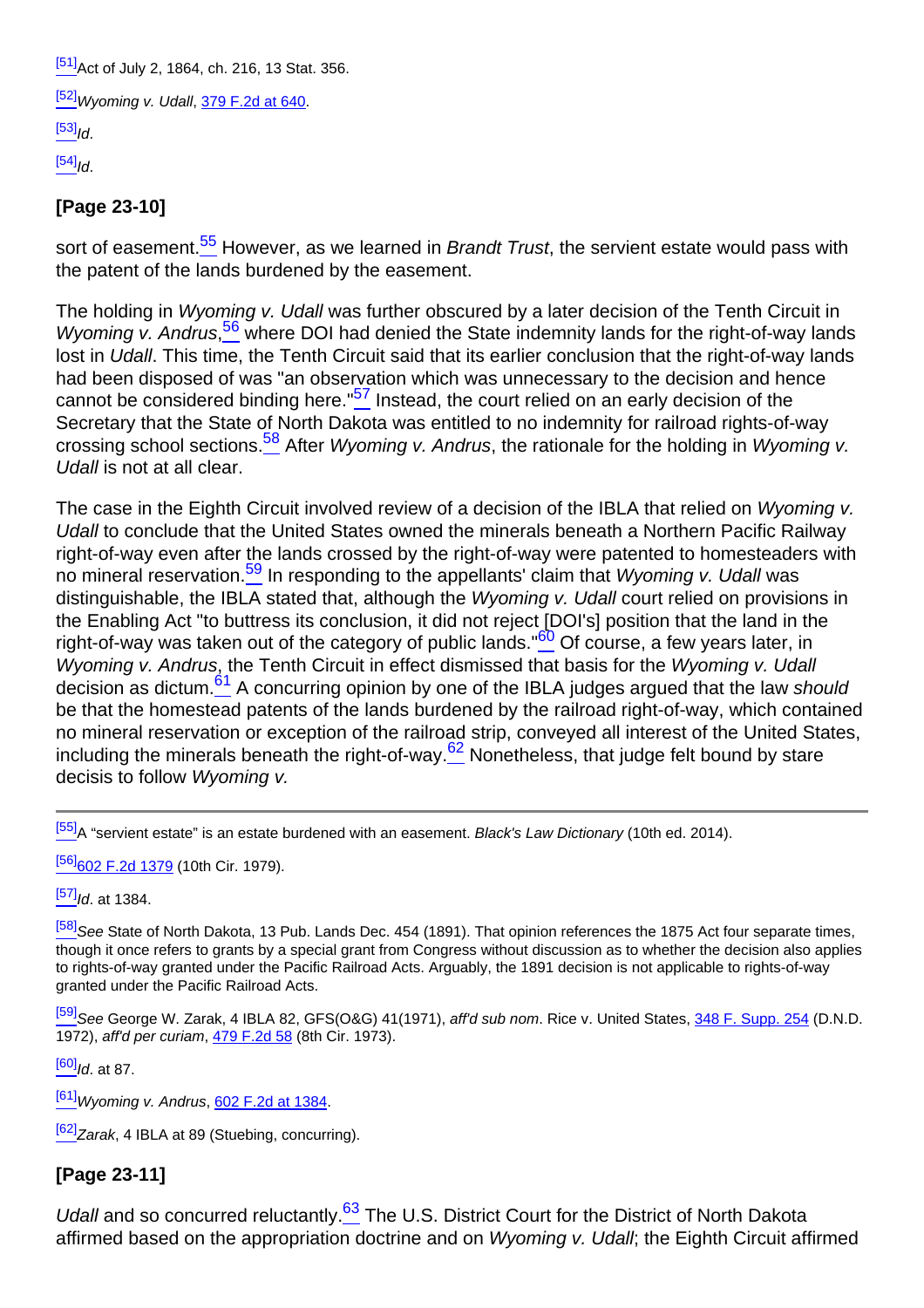in a per curiam opinion that simply referenced the district court decision. Therefore, the Eighth Circuit cases do not shed much light on the rationale for the holding that a patent of lands crossed by a Pacific Railroad Act right-of-way does not convey the minerals beneath the right-of-way that were owned by the United States.

### **[2] Subsurface Versus Mineral Ownership**

<span id="page-8-3"></span><span id="page-8-2"></span><span id="page-8-1"></span><span id="page-8-0"></span>There are several cases that consider the rights of the railroad versus the rights of patentees of the lands crossed by the railroad in the context of pipelines or fiber optic cables buried in the rightof-way lands.<sup>64</sup> In the most recent of these cases, the U.S. Court of Appeals for the Ninth Circuit reviewed certified questions from the U.S. District Court for the Central District of California in a class action alleging that Union Pacific could not grant pipeline easements in its right-of-way.<sup>65</sup> What is interesting for purposes of this chapter is that the Ninth Circuit drew a distinction between mineral rights and subsurface rights in interpreting Union Pacific, explaining that the terms are not synonymous.<sup>66</sup> Instead, the relevant distinction is between the surface estate, which includes the subsurface, and the mineral estate.<sup>67</sup>Union Pacific involved the right to oil and gas under a Union Pacific Railroad Act of July 1, 1862, right-of-way; therefore, the Supreme Court's statement that the Act conveyed "'all surface rights to the right of way' . . . should not be understood to mean that the railroads received no rights in the subsurface."<sup>68</sup> The Ninth Circuit distinguished the Eighth and Tenth Circuit decisions<sup>69</sup> on the railroad's right to authorize fiber optic easements in the rightof-way because those cases did not acknowledge the difference between the mineral estate at issue in Union Pacific and the subsurface rights involved in the Eighth and Tenth Circuit cases.<sup>70</sup> That confusion may explain some of the offhand references to the servient estate in cases involving mineral ownership.

<span id="page-8-6"></span><span id="page-8-5"></span><span id="page-8-4"></span> $[63]$ <sub>Id.</sub> at 93.

[\[65\]](#page-8-1)Barahona v. Union Pac. R.R. Co., [881 F.3d 1122](http://links.casemakerlegal.com/books/Case_Law/results?ci=45ampsearch[Cite]=881+F.3d+1122ampfn=Vol%2064%20Rocky%20Mt.%20Min.%20L.%20Inst.%20(2018)) (9th Cir. 2018), rev'g In re SFPP Right-of-Way Claims, No. 8:15-cv-00718, 2016 WL 3456985 (C.D. Cal. June 7, 2016).

 $[66]$ <sub>Id.</sub> at 1132.

 $[67]$ <sub>Id.</sub>

 $\frac{[68]}{1}$  $\frac{[68]}{1}$  $\frac{[68]}{1}$ Id. at 1133 (quoting Union Pac.,  $\frac{353}{15}$ . at 119).

 $[69]$ See cases cited supra note 64.

 $[70]$ Barahona, [881 F.3d at 1133](http://links.casemakerlegal.com/books/Case_Law/results?ci=45ampsearch[Cite]=881+F.3d+1133#page1133ampfn=Vol%2064%20Rocky%20Mt.%20Min.%20L.%20Inst.%20(2018)).

# **[Page 23-12]**

Ultimately, despite their different rationales, the few cases that have addressed the issue have all determined that patentees of lands crossed by a Pacific Railroad Act right-of-way did not acquire any interest in the minerals beneath the right-of-way. However, the fact that the rationales for these decisions are unclear may make that authority vulnerable if the issue is ever presented to the Supreme Court.

### **§ 23.05 Operation of the 1930 Right-of-Way Leasing Act (1930 Act)**

<span id="page-8-8"></span><span id="page-8-7"></span>The MLA authorizes the Secretary of the Interior to lease deposits of oil and gas "owned by the United States."<sup>71</sup> Because DOI had concluded that the United States did not retain a sufficient interest in lands to which it had conveyed a limited fee to allow it to treat the lands as being owned by the United States, such lands could not be leased under the MLA.<sup>72</sup> Therefore, DOI drafted a

<sup>&</sup>lt;sup>[\[64\]](#page-8-0)</sup>See Energy Transp. Sys., Inc. v. Union Pac. R.R. Co., [606 F.2d 934](http://links.casemakerlegal.com/books/Case_Law/results?ci=45ampsearch[Cite]=606+F.2d+934ampfn=Vol%2064%20Rocky%20Mt.%20Min.%20L.%20Inst.%20(2018)) (10th Cir. 1979); Energy Transp. Sys., Inc. v. Union Pac. R.R. Co., [619 F.2d 696](http://links.casemakerlegal.com/books/Case_Law/results?ci=45ampsearch[Cite]=619+F.2d+696ampfn=Vol%2064%20Rocky%20Mt.%20Min.%20L.%20Inst.%20(2018)) (8th Cir. 1980); see also Home on the Range v. AT&T Corp., 386 F. Supp2d 999 (S.D. Ind. 2005).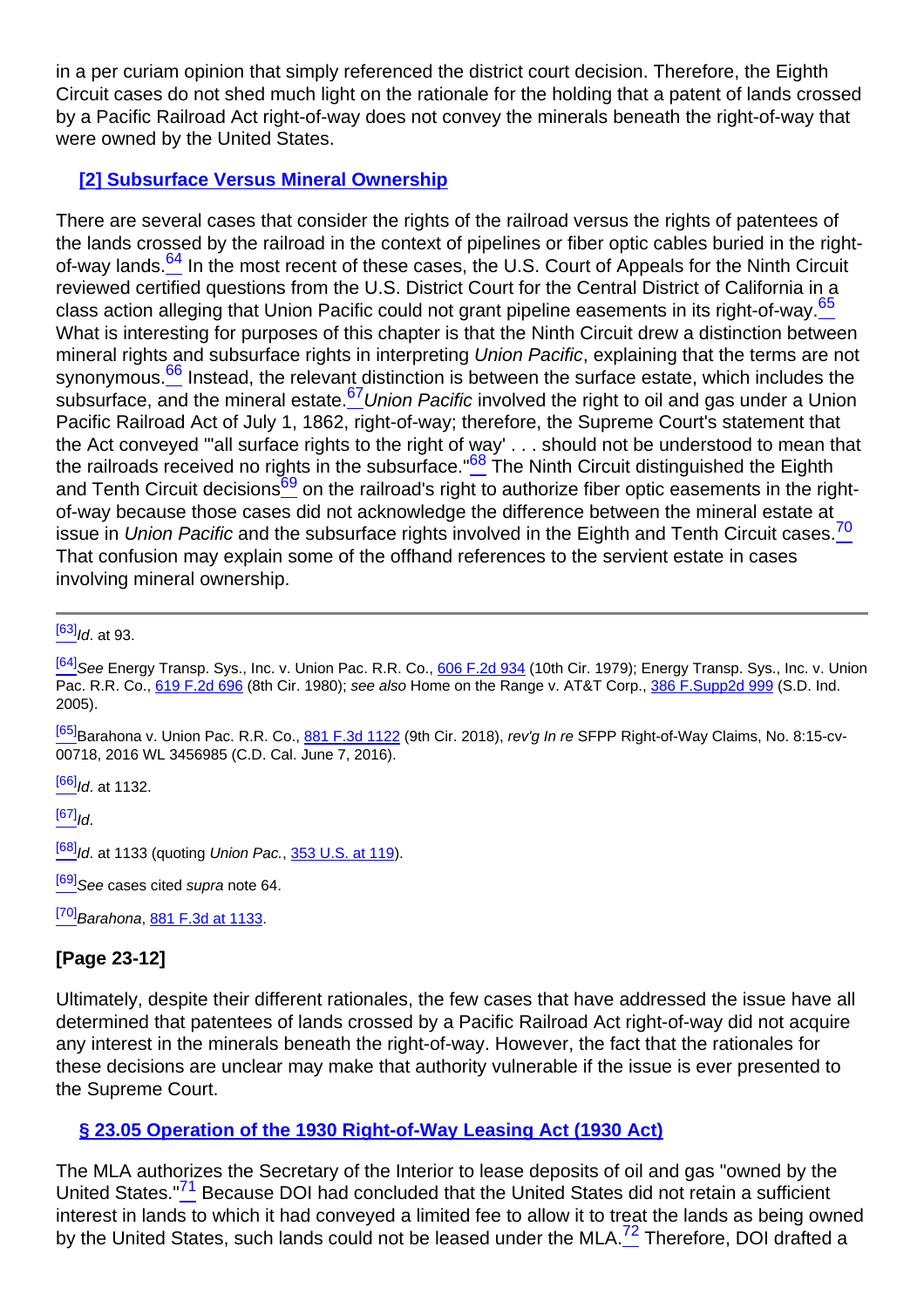<span id="page-9-0"></span>bill to authorize the leasing of right-of-way lands, which was introduced on January 7, 1930. A little over four months later, the 1930 Act was signed by the President.<sup>73</sup> The statute appears to have been hastily drafted (as compared to the MLA, for example) and, as discussed below, is ambiguous on several points.

### **[1] Rights-of-Way, Whether "Base Fee or Mere Easement"**

<span id="page-9-2"></span><span id="page-9-1"></span>The 1930 Act authorizes DOI to "lease deposits of oil and gas in or under lands embraced in railroad or other rights of way acquired under any law of the United States, whether the same be a base fee or mere easement.<sup>"74</sup> Remember that in 1930 the most recent Supreme Court decisions had interpreted not only the Pacific Railroad Acts as granting a limited fee, but also the 1875 Act. Therefore, it is unclear exactly why the phrase "whether the same be a base fee $\frac{75}{5}$  or mere easement" was included. Nonetheless, the language is clear that the statute applies to land within railroad or other rights-of-way, regardless of whether the particular right-of-way is characterized as a limited fee or an easement. Thus, for years, title examiners required operators to obtain assignments of the preference right to a lease

#### $[71]_{30}$  $[71]_{30}$  U.S.C. § 181.

[\[72\]](#page-8-8) H.R. Rep. No. 263. 71st Cong., 2d Sess. (Jan. 17, 1930) ("This legislation is necessary because the United States has no disposable interest in the surface of lands across which easements and rights of way have been acquired under the public land laws.").

 $[73]$ See [30 U.S.C. §§ 301](http://links.casemakerlegal.com/federal/US/books/United_States_Code/browse?codesec=301amptitle=30ampci=45ampfn=Vol%2064%20Rocky%20Mt.%20Min.%20L.%20Inst.%20(2018)) [-306.](http://links.casemakerlegal.com/federal/US/books/United_States_Code/browse?codesec=306amptitle=30ampci=45ampfn=Vol%2064%20Rocky%20Mt.%20Min.%20L.%20Inst.%20(2018))

 $^{[74]}$  $^{[74]}$  $^{[74]}$ Id. § 301.

<sup>[\[75\]](#page-9-2)</sup>"Base fee" is an old common law term for "[a] fee that has some qualification connected to it and that terminates whenever the qualification terminates." Black's Law Dictionary (10th ed. 2014).

### **[Page 23-13]**

<span id="page-9-3"></span>under the 1930 Act from the holders of pre-federal lease rights-of-way, not only for railroads, but also for rights-of-way granted under other statutes that had always been interpreted as conveying only an easement.<sup>76</sup>

<span id="page-9-8"></span><span id="page-9-7"></span><span id="page-9-6"></span><span id="page-9-5"></span><span id="page-9-4"></span>In 1983, the Bureau of Land Management (BLM) amended its regulations to provide that the authority to lease rights-of-way under the 1930 Act would only be exercised with respect to railroad rights-of-way and easements issued pursuant to either the 1875 Act or earlier railroad right-of-way statutes, and with respect to rights-of-way issued pursuant to the 1891 Reservoir Act.  $77$  The preamble to the amended regulation explained that no statutes other than those described had been construed as requiring the special leasing authority contained in the 1930 Act and therefore DOI was limiting leasing under the 1930 Act to rights-of-way that were, in 1930, considered to be a base or limited fee. $\frac{78}{6}$  While BLM's position is logical, it fails to acknowledge that the statute authorizes leasing "deposits of oil and gas in or under lands embraced in railroad or other rights of way acquired under any law of the United States, whether the same be a base fee or mere easement."<sup>79</sup> Just a year before the amendment to the regulations, in the case of Champlin Petroleum Co., the IBLA relied on the quoted language from the 1930 Act to reject the very rationale offered by BLM to support the amendment of the regulations.<sup>80</sup>Champlin involved a railroad right-of-way granted under the 1875 Act, and the IBLA held that the 1930 Act "is the exclusive authority for issuance of oil and gas leases for lands underlying railroad rights-of-way issued under the 1875 Act. $\frac{81}{1}$  The 1983 amendment to the 1930 Act regulations honors that holding by including 1875 Act rights-of-way among the rights-of-way for which BLM will grant 1930 Act leases. However, the policy adopted in the 1983 regulations is inconsistent with the "base fee or mere easement" language of the statute and with the many prior decisions of DOI that the 1930 Act is the exclusive means of leasing right-of-way lands.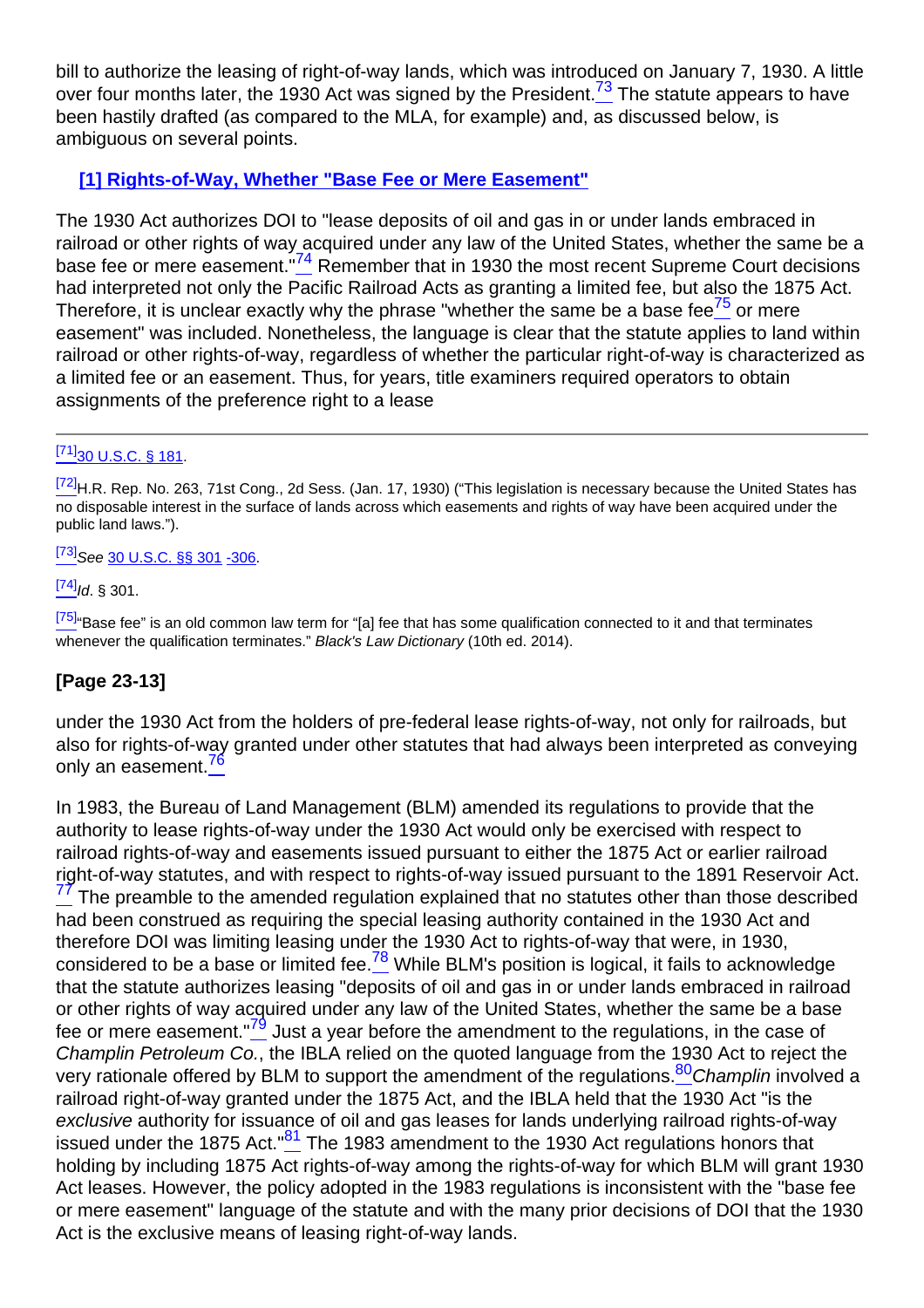<sup>[\[76\]](#page-9-3)</sup>See 1 Law of Fed. Oil & Gas Leases § 8.06 (2018); William G. Odell, "Solving Mineral Leasing Problems Created by Mineral Rights Located Under Easements and Rights of Way," [19](http://beta2livermmlf.casemakerlibra.com/home/http://rmmlf.casemakerlibra.com/home/libra_2_rmmlf.aspx?doc=d:/data/RMMLF/Samples/19%20Rocky%20Mt.%20Min.%20L.%20Inst.%20(1974)//Chapter%2018%20SOLVING.htmampcurdoc=20ampp=12220#page483) [R](http://beta2livermmlf.casemakerlibra.com/home/http://rmmlf.casemakerlibra.com/home/libra_2_rmmlf.aspx?doc=d:/data/RMMLF/Samples/19%20Rocky%20Mt.%20Min.%20L.%20Inst.%20(1974)//Chapter%2018%20SOLVING.htmampcurdoc=20ampp=12220#page483)ocky Mt. Min. L. Inst[. 483](http://beta2livermmlf.casemakerlibra.com/home/http://rmmlf.casemakerlibra.com/home/libra_2_rmmlf.aspx?doc=d:/data/RMMLF/Samples/19%20Rocky%20Mt.%20Min.%20L.%20Inst.%20(1974)//Chapter%2018%20SOLVING.htmampcurdoc=20ampp=12220#page483), [493](http://beta2livermmlf.casemakerlibra.com/home/http://rmmlf.casemakerlibra.com/home/libra_2_rmmlf.aspx?doc=d:/data/RMMLF/Samples/19%20Rocky%20Mt.%20Min.%20L.%20Inst.%20(1974)//Chapter%2018%20SOLVING.htmampcurdoc=20ampp=12220#page493) (1974).

<sup>[\[77\]](#page-9-4)</sup>See Revision of the Regulations Covering Oil & Gas Leasing on Federal Lands, 48 Fed. Reg. 33,648, 33,674 (July 22, 1983) (codified at [43 C.F.R. § 3109.1-1](http://links.casemakerlegal.com/federal/US/books/Code_of_Federal_Regulations/browse?codesec=3109.1-1amptitle=43ampci=45ampfn=Vol%2064%20Rocky%20Mt.%20Min.%20L.%20Inst.%20(2018))).

 $^{[78]}$  $^{[78]}$  $^{[78]}$ Id. at 33,655.

[\[79\]](#page-9-6)[30 U.S.C. § 301.](http://links.casemakerlegal.com/federal/US/books/United_States_Code/browse?codesec=301amptitle=30ampci=45ampfn=Vol%2064%20Rocky%20Mt.%20Min.%20L.%20Inst.%20(2018))

[\[80\]](#page-9-7)68 IBLA 142, GFS(O&G) 276(1982); see also Phillips Petroleum Co., 61 Interior Dec. 93, GFS(O&G) SO-16(1953), aff'd , Phillips Petroleum Co. v. McKay, Civ. No. 5024-53 (D.D.C. June 17, 1955), GFS(O&G) SO-49(1955).

 $[81]$ Champlin, 68 IBLA at 160.

### **[Page 23-14]**

<span id="page-10-1"></span><span id="page-10-0"></span>The possibility that the 1983 amendment to BLM's 1930 Act regulations is ultra vires has been noted by others.<sup>82</sup> The authors are unaware of any attempt, during the 35 years since the regulation was amended, by an owner of an easement granted under statutes other than the 1875 Act and earlier railroad right-of-way statutes or the 1891 Reservoir Act to assert that it is entitled to a 1930 Act lease on the lands within its right-of-way. Ebner recommended that cautious operators consider obtaining an assignment of the right to apply for a 1930 Act lease from owners of such rights-of-way so that no third party could claim leasehold ownership of the affected lands.<sup>83</sup> However, that tactic would not protect against a claim that the lands were unleased, with the wellbore in trespass, if a horizontal well was producing from the lands beneath the right-of-way. Further, it seems implausible that the United States could successfully assert that a well was in trespass when BLM's own longstanding regulations provide that a 1930 Act lease will not be issued for the lands beneath such rights-of-way.<sup>84</sup>

#### <span id="page-10-2"></span>**[2] A Unique Leasing System**

<span id="page-10-3"></span>The leasing scheme established under the 1930 Act is unlike any other leasing system for federal lands. Its most unique provision is that no lease may be granted except to the party that owns the applicable right-of-way, whether that party is the original grantee of the right-of-way or the transferee of the holder's right to a lease.  $85$  Yet nothing in the legislative history of the statute explains why the holder of the right-of-way or its transferee should be the only party entitled to a lease of the right-of-way. One can speculate that the railroads contended they held an interest in the property sufficient for them to prevent production of the minerals from it, just as the United States, with its possibility of reverter, held a sufficient interest to enable it to block production of minerals by the railroad. Therefore, the bill giving the right-of-way holder or its transferee the right to a lease of the lands could be viewed as a compromise. But DOI may also have been concerned that the railroad's interest in the right-of-way was sufficient for a unilateral attempt to produce minerals from it by the United States to be

[\[82\]](#page-10-0) See 1 Law of Fed. Oil & Gas Leases § 8.04[1] (2018); Ebner, supra note 5, at 17-21 n.79; see also Neil F. Stull, "The Leasing of Federal Oil and Gas Rights in Lands Affected by Rights-of-Way Granted Under Federal Laws." 3 Nat. Resources J. 300, 311 (1963) (1930 Act applies to lands in all types of rights-of-way).

 $^{[83]}$  $^{[83]}$  $^{[83]}$ Ebner, supra note 5, at 17-21 n.79.

[\[84\]](#page-10-2)Certainly, under these facts, any "trespass" would be at most a good faith trespass. See § 23.07, infra.

[\[85\]](#page-10-3)[30 U.S.C. §§ 301](http://links.casemakerlegal.com/federal/US/books/United_States_Code/browse?codesec=301amptitle=30ampci=45ampfn=Vol%2064%20Rocky%20Mt.%20Min.%20L.%20Inst.%20(2018)), [302;](http://links.casemakerlegal.com/federal/US/books/United_States_Code/browse?codesec=302amptitle=30ampci=45ampfn=Vol%2064%20Rocky%20Mt.%20Min.%20L.%20Inst.%20(2018)) [43 C.F.R. § 3109.1-1.](http://links.casemakerlegal.com/federal/US/books/Code_of_Federal_Regulations/browse?codesec=3109.1-1amptitle=43ampci=45ampfn=Vol%2064%20Rocky%20Mt.%20Min.%20L.%20Inst.%20(2018))

#### **[Page 23-15]**

<span id="page-10-4"></span>deemed a taking of the railroad's property. $\frac{86}{5}$  And, of course, there must have been concerns about possible interference by oil and gas operations with the railroads' operations. However, the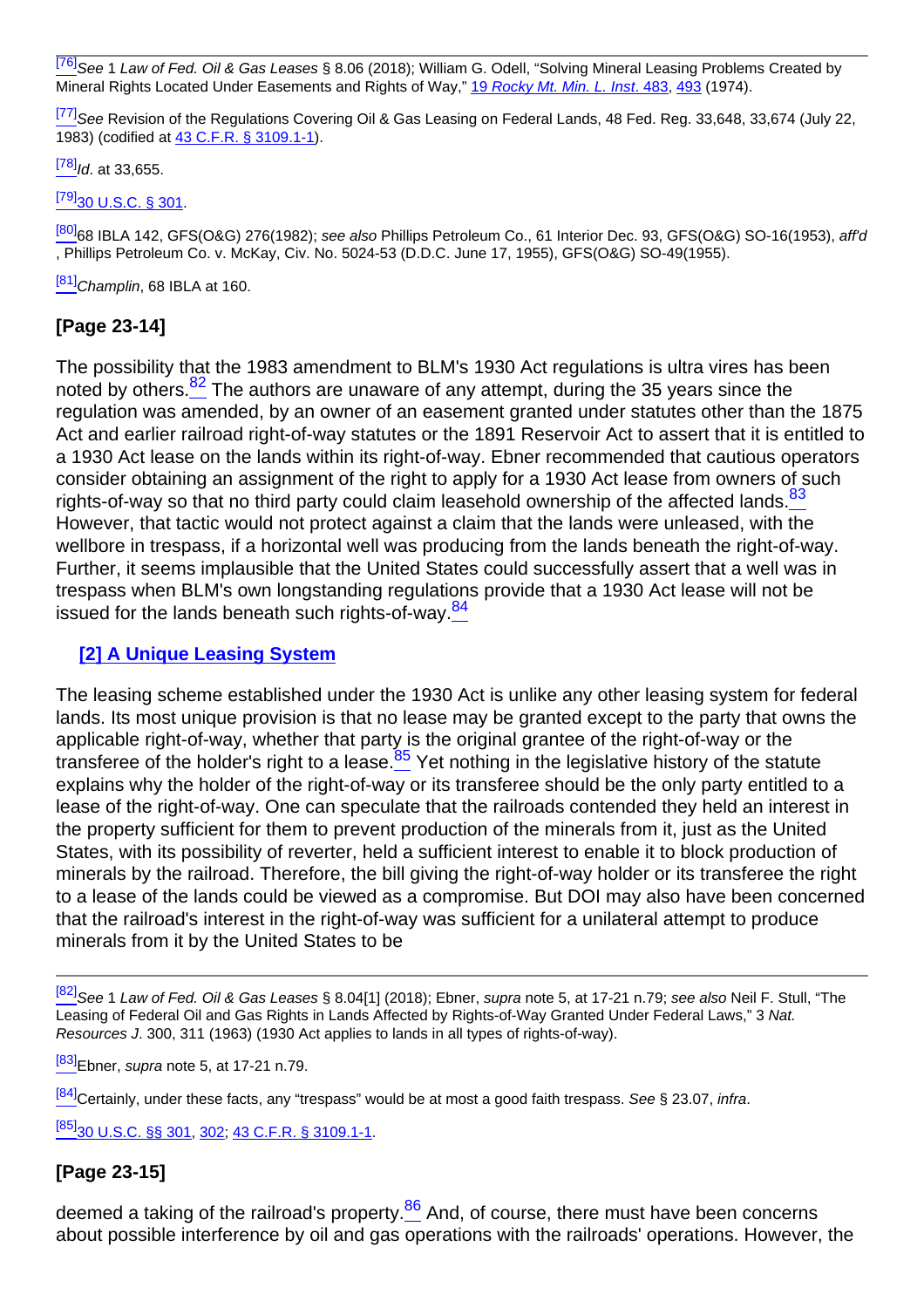scant legislative history that exists does not directly address the rationale for that leasing scheme. A memorandum recommending enactment of the bill from the Commissioner of Public Lands to the Secretary of the Interior suggests that DOI recognized the standoff that existed:

The owner of the right of way has, under the law, no authority to mine any minerals in the land, nor has the owner of the possible reversion; but the owner of the adjacent land may drill wells so close to the right of way as to drain therefrom any oil or gas deposits. These reasons appear to be sufficient to warrant legislation by which the interests of the United States in the deposits may be taken care of, and the bill seems to propose a practicable method for that purpose.  $87$ 

<span id="page-11-2"></span><span id="page-11-1"></span><span id="page-11-0"></span>The floor debates on the bill, though not extensive, reveal the House members' confusion as to what the railroads owned and what the government owned. For example, in debate on the House floor, Representative Cramton of Michigan stated "[i]t seems to me that the ownership of those minerals under that easement is in either the railroad or the Federal Government. $\frac{88}{5}$  By way of explanation, the bill's sponsor, Representative Colton, managed to further conflate the issues by equating a limited fee with an easement: "The minerals under the lands are owned by the Government, but the owner of the right of way has a limited fee in the lands, an easement." $\frac{89}{6}$ Several of the commenters during this debate questioned why the right to a lease should be given to the railroad, instead of allowing competition among oil and gas producers,  $90$  but no direct explanation appears in the debates. It appears that drainage of oil from beneath the rights-of-way (the impetus for the legislation) was the most pressing concern so that clarity on real property law concepts became an unimportant detail. One can almost hear the desperation in Representative Colton's statement:

<span id="page-11-3"></span>You are faced with this situation: Oil-producing wells have been drilled within 300 feet of these rights of way, and they are heavy producing wells. All the rights of the Government will soon be gone if we do not act upon this bill. There is no

<sup>[\[87\]](#page-11-0)</sup>Memorandum from C. C. Moore, Comm'r, Gen. Land Office, to Ray Lyman Wilbur, Sec'y of the Interior (Jan. 11, 1930), reprinted in H.R. Rep. No. 263, 71st Cong., 2d Sess. (Jan. 17, 1930).

[\[88\]](#page-11-1)<sub>72</sub> Cong. Rec. H3788 (daily ed. Feb. 17, 1930) (statement of Rep. Cramton).

[\[89\]](#page-11-2)<sub>72</sub> Cong. Rec. H3788 (daily ed. Feb. 17, 1930) (statement of Rep. Colton).

[\[90\]](#page-11-3) See, e.g., 72 Cong. Rec. H3789 (daily ed. Feb. 17, 1930) (statement of Rep. Schafer).

### <span id="page-11-4"></span>**[Page 23-16]**

other way by which the Government can protect itself but by getting this royalty from these wells on the right of way. If we do not pass some legislation we will lose everything. $\frac{91}{1}$ 

<span id="page-11-6"></span><span id="page-11-5"></span>The regulations implementing the 1930 Act--adopted a few months after the statute was enacted- provided that 1930 Act leases would be issued only for rights-of-way through the geologic structure of known producing oil or gas fields. $\frac{92}{2}$  No such restriction appears in the statute. Given that the impetus for the legislation was drainage of oil and gas from right-of-way lands, perhaps DOI considered it appropriate to focus on potential drainage situations. There were thousands of miles of railroad rights-of-way, together with untold acres of reservoir rights-of-way, so DOI likely anticipated a barrage of applications for 1930 Act leases following enactment of the legislation. This prohibition on issuing 1930 Act leases outside of producing oil and gas fields was removed from the regulations in 1947. $\frac{93}{6}$ 

[<sup>\[86\]</sup>](#page-10-4)The Supreme Court's subsequent decision that the United States reserved minerals under rights-of-way granted under the Union Pacific Railroad Act of July 1, 1862, mooted that argument. See United States v. Union Pac. R.R. Co., [353 U.S.](http://links.casemakerlegal.com/books/Case_Law/results?ci=45ampsearch[Cite]=353+U.S.+112ampfn=Vol%2064%20Rocky%20Mt.%20Min.%20L.%20Inst.%20(2018)) [112](http://links.casemakerlegal.com/books/Case_Law/results?ci=45ampsearch[Cite]=353+U.S.+112ampfn=Vol%2064%20Rocky%20Mt.%20Min.%20L.%20Inst.%20(2018)) (1957).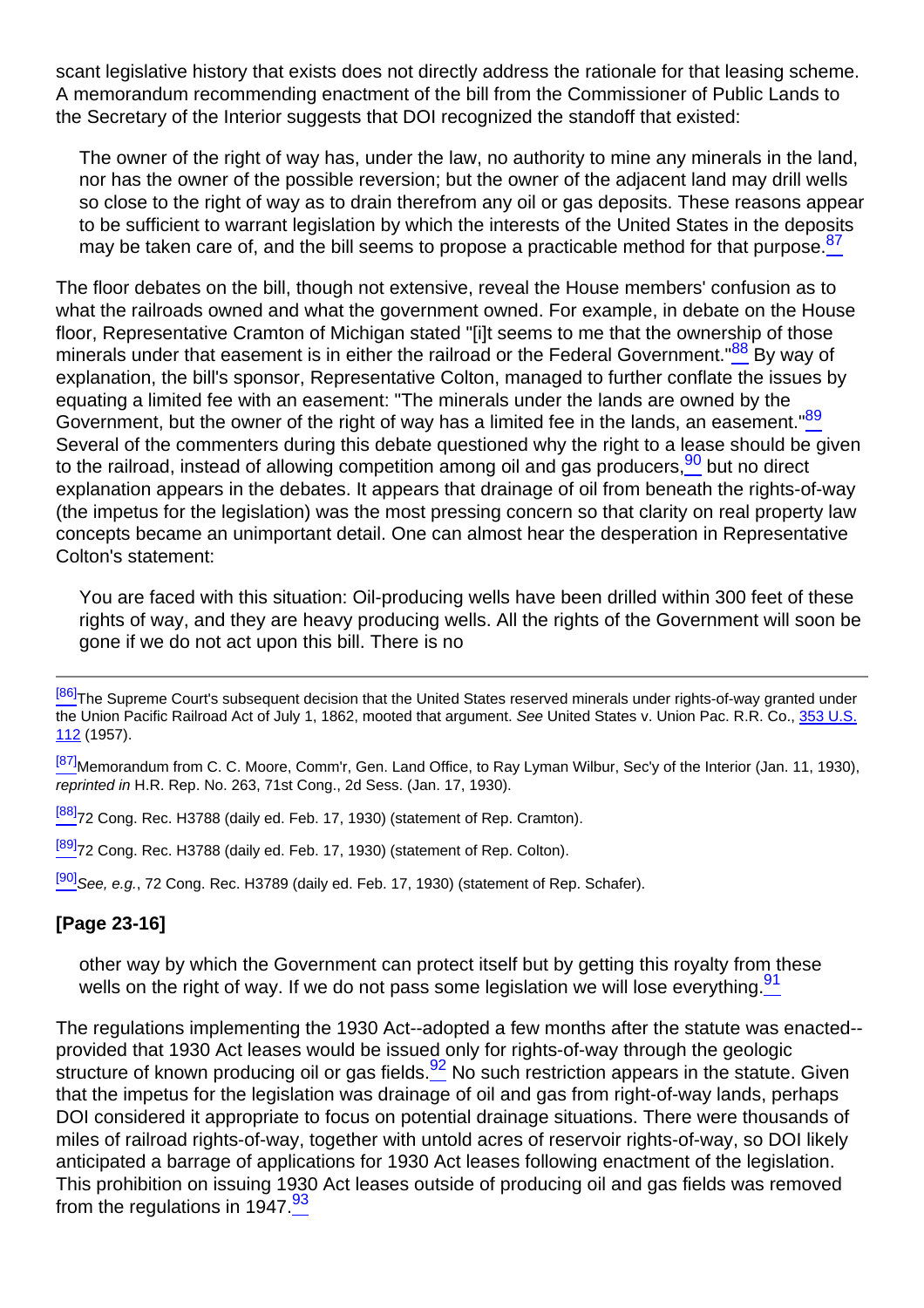<span id="page-12-0"></span>The 1930 Act applies only to deposits of oil and gas. DOI has held that, after Union Pacific, other leasable minerals (such as coal or sodium) under rights-of-way may be leased under the MLA.  $94$ 

### **[3] Award to Most Advantageous Offer**

<span id="page-12-2"></span><span id="page-12-1"></span>The statute directs the Secretary to simultaneously solicit offers or bids from the adjacent owner of the amount or percentage of compensatory royalty that it will agree to pay and from the right-ofway holder or its transferee of the amount or percentage of royalty it will pay if a lease of the rightof-way is awarded to it.<sup>95</sup> If competing offers are made, "the Secretary shall award the right to extract the oil and gas to the bidder, duly qualified, making the offer in his opinion most advantageous to the United States.  $\frac{96}{5}$  The statute does not provide any guidance as to how the Secretary will compare an offer for royalty under a lease to an offer for compensatory royalty on oil and gas drained from the right-of-way. The current regulations state only that the lease or compensatory royalty agreement will be

[\[91\]](#page-11-4)<sub>72</sub> Cong. Rec. H3789 (daily ed. Feb. 17, 1930) (statement of Rep. Colton).

[\[92\]](#page-11-5) Circular No. 1224, 53 Interior Dec. 137 (1930).

<sup>[\[93\]](#page-11-6)</sup>See Oil & Gas Leasing in Lands Under Rights of Way, [12 Fed. Reg. 6810](http://demolinks.casemakerlegal.com/federalregister/results?frcite=12%20FR%206810ampci=45ampfn=Vol%2064%20Rocky%20Mt.%20Min.%20L.%20Inst.%20(2018)) (Oct. 17, 1947) (previously codified at [43](http://links.casemakerlegal.com/federal/US/books/Code_of_Federal_Regulations/browse?codesec=200.80amptitle=43ampci=45ampfn=Vol%2064%20Rocky%20Mt.%20Min.%20L.%20Inst.%20(2018)) [C.F.R. §§ 200.80](http://links.casemakerlegal.com/federal/US/books/Code_of_Federal_Regulations/browse?codesec=200.80amptitle=43ampci=45ampfn=Vol%2064%20Rocky%20Mt.%20Min.%20L.%20Inst.%20(2018)) -[.87](http://links.casemakerlegal.com/federal/US/books/Code_of_Federal_Regulations/browse?codesec=200.87amptitle=43ampci=45ampfn=Vol%2064%20Rocky%20Mt.%20Min.%20L.%20Inst.%20(2018))); see also Elsie M. Scott, GFS(O&G) BLM-81(1952) (1930 Act lease offer rejected because the lands were not in a known geologic structure of a producing oil and gas field). Oddly, this decision was rendered after the regulations had been revised to remove that provision.

[\[94\]](#page-12-0)Solicitor's Opinion M-36597, "Applicability of the Mineral Leasing Act to Minerals in Rights-of-Way," 67 Interior Dec. 225 (1960).

[\[95\]](#page-12-1)[30 U.S.C. § 303;](http://links.casemakerlegal.com/federal/US/books/United_States_Code/browse?codesec=303amptitle=30ampci=45ampfn=Vol%2064%20Rocky%20Mt.%20Min.%20L.%20Inst.%20(2018)) [43 C.F.R. § 3109.1-3.](http://links.casemakerlegal.com/federal/US/books/Code_of_Federal_Regulations/browse?codesec=3109.1-3amptitle=43ampci=45ampfn=Vol%2064%20Rocky%20Mt.%20Min.%20L.%20Inst.%20(2018))

 $[96]$ [30 U.S.C. § 303.](http://links.casemakerlegal.com/federal/US/books/United_States_Code/browse?codesec=303amptitle=30ampci=45ampfn=Vol%2064%20Rocky%20Mt.%20Min.%20L.%20Inst.%20(2018))

# **[Page 23-17]**

<span id="page-12-4"></span><span id="page-12-3"></span>made to the bidder whose offer is determined to be "to the best advantage of the United States, considering the amount of royalty to be received and the better development under the respective means of production and operations."<sup>97</sup> This provision is virtually identical to that contained in the regulations adopted by DOI in 1930.<sup>98</sup>

<span id="page-12-9"></span><span id="page-12-8"></span><span id="page-12-7"></span><span id="page-12-6"></span><span id="page-12-5"></span>The legislative history of the 1930 Act contains no discussion of how the compensatory royalty bid by the owner of adjacent lands is to be calculated. Recall that in 1930 there was no state spacing or pooling regulation<sup>99</sup> and communitization (i.e., pooling) authority for federal lands was not added to the MLA until 1946.<sup>100</sup> Therefore, Congress could not have been relying on a communitization agreement as the mechanism for allocating volumes of production from a well to the railroad strip. The regulations adopted by DOI in 1930 contain a form of lease that provides for payment of a royalty "of the value of oil or gas produced from the land leased herein."<sup>101</sup> The lease also requires the lessee to commence drilling a well on the lease (that is, on the right-ofway) within 30 days from delivery of the executed lease and to drill only such wells as are necessary to offset drainage from the leasehold through wells on adjoining land unless the Secretary authorizes additional wells.<sup>102</sup> Thus, the lessee of the right-of-way would pay royalty based on 100% of the production from its well on (or presumably into, if directional drilling was possible) the right-of-way. Those early regulations also contained a form of compensatory royalty agreement that required the operator of the adjacent lands to pay a specified royalty "of the amount or value of  $\qquad \qquad$  of all oil and gas produced and taken from the said described tracts of land adjoining the said right of way." $103$  Presumably, the blank would contain a percentage of the volume of production from the adjoining lands that would have been included in the bid by the adjacent owner, although that factor is not mentioned in the regulations.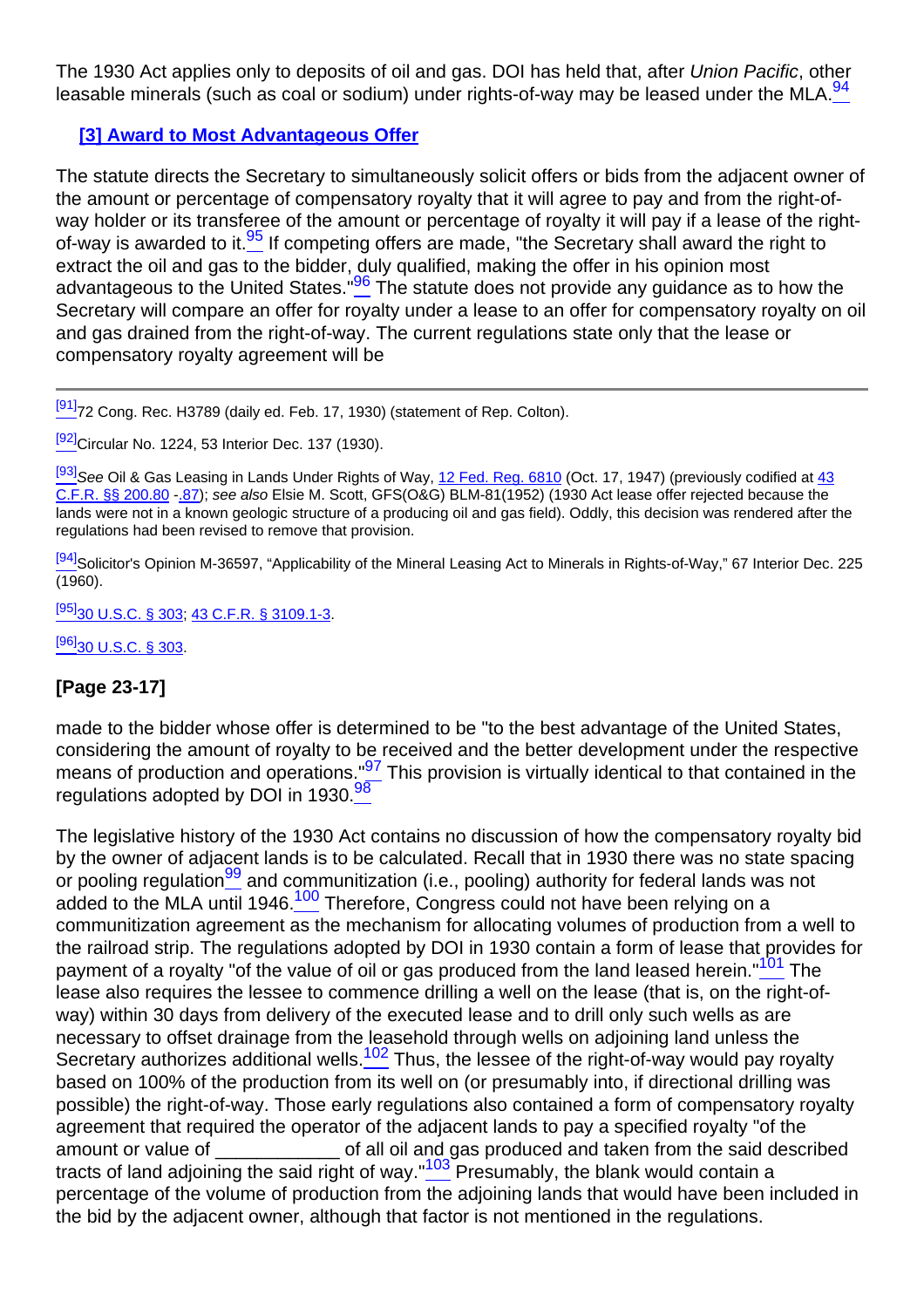### $\overline{[97]}$  $\overline{[97]}$  $\overline{[97]}$ [43 C.F.R. § 3109.1-4](http://links.casemakerlegal.com/federal/US/books/Code_of_Federal_Regulations/browse?codesec=3109.1-4amptitle=43ampci=45ampfn=Vol%2064%20Rocky%20Mt.%20Min.%20L.%20Inst.%20(2018)).

[\[98\]](#page-12-4)Circular No. 1224, § 3, 53 Interior Dec. 137 (1930).

[\[99\]](#page-12-5)The first state compulsory pooling statutes were adopted in New Mexico and Oklahoma in 1935. See 1 Bruce M. Kramer & Patrick H. Martin, The Law of Pooling and Unitization § 3.02[1] (2016).

[\[100\]](#page-12-6)Act of August 8, 1946, ch. 916, 60 Stat. 950.

[\[101\]](#page-12-7)Circular No. 1224, § 2(c), 53 Interior Dec. 137 (1930).

[\[102\]](#page-12-8) Id. § 4. The original regulations provided that leases would be issued for rights-of-way through the geologic structure of known producing oil or gas fields only if the Secretary has determined that development of the right-of-way is necessary to offset or prevent drainage from the right-of-way. In that context, the requirement to immediately commence drilling a well is more logical.

 $[103]$ Id. § 5.

#### **[Page 23-18]**

#### **[4] Difference Between a Lease and a Compensatory Royalty Agreement**

<span id="page-13-1"></span><span id="page-13-0"></span>How the rights of an adjoining owner differ from the rights of a lessee is a significant question for operators of horizontal wells that will drill into and produce from lands beneath a railroad or reservoir right-of-way. The 1930 Act very clearly states that no lease shall be issued under its authority except to the owner of the right-of-way or its transferee.<sup>104</sup> Thus, the owner or lessee of adjoining lands is not qualified to obtain a lease under the 1930 Act and can, at most, enter into a compensatory royalty agreement with BLM. Given the nature of rights granted under a lease (the exclusive right and privilege to drill for, remove, and dispose of the oil and gas deposits in the described land $105$ ), and the fact that the adjoining owner obtains only a compensatory royalty agreement and not a lease, we must assume that Congress intended for the adjoining owner to have different rights from the lessee under a 1930 Act lease. If a compensatory royalty agreement was equivalent to a lease, there would have been no reason for Congress to include separate provisions in the 1930 Act, one for a lease to the right-of-way holder and one for a compensatory royalty agreement with the adjacent owner.<sup>106</sup>

<span id="page-13-3"></span><span id="page-13-2"></span>This question of what rights are acquired by an adjoining owner is significant to operators of horizontal wells that will drill into and produce from lands beneath the right-of-way. The authors are aware of at least one instance in which BLM initially believed that the owner of lands adjoining a right-of-way could, if it was awarded a compensatory royalty agreement under the 1930 Act bid process, produce oil and gas through a lateral drilled beneath the right-of-way.<sup>107</sup> Although no formal solicitor's opinion was issued, BLM eventually acknowledged that "a Compensatory Royalty Agreement does not allow adjacent mineral owners direct access to penetrate and produce from federal minerals under the [right-of-way].  $108$  Consequently, a party to a compensatory royalty agreement issued under the 1930 Act could not drill a horizontal well under the right-of-way that was intended to produce from (as opposed to drain) the lands beneath

 $[105]$ Circular No. 1224, § 4, 53 Interior Dec. 137 (1930).

[\[106\]](#page-13-2) See Conn. Nat'l Bank v. Germain, [503 U.S. 249,](http://links.casemakerlegal.com/books/Case_Law/results?ci=45ampsearch[Cite]=503+U.S.+249ampfn=Vol%2064%20Rocky%20Mt.%20Min.%20L.%20Inst.%20(2018)) [253](http://links.casemakerlegal.com/books/Case_Law/results?ci=45ampsearch[Cite]=503+U.S.+253#page253ampfn=Vol%2064%20Rocky%20Mt.%20Min.%20L.%20Inst.%20(2018))[-54](http://links.casemakerlegal.com/books/Case_Law/results?ci=45ampsearch[Cite]=503+U.S.+254#page254ampfn=Vol%2064%20Rocky%20Mt.%20Min.%20L.%20Inst.%20(2018)) (1992) ("We have stated time and again that courts must presume that a legislature says in a statute what it means and means in a statute what it says there.").

[\[107\]](#page-13-3)<sub>1930</sub> Act Oil and Gas Lease COC-76444 covering lands in Weld County, Colorado under a reservoir right-of-way granted under the 1891 Reservoir Act.

[\[108\]](#page-13-4)Letter from Lonny Bagley, Deputy State Dir., BLM Colo. State Office, to Robert C. Mathes, Davis Graham & Stubbs LLP (Mar. 22, 2016) (in lease file for COC-76444).

<span id="page-13-4"></span>[<sup>\[104\]</sup>](#page-13-0)[30 U.S.C. § 301](http://links.casemakerlegal.com/federal/US/books/United_States_Code/browse?codesec=301amptitle=30ampci=45ampfn=Vol%2064%20Rocky%20Mt.%20Min.%20L.%20Inst.%20(2018)).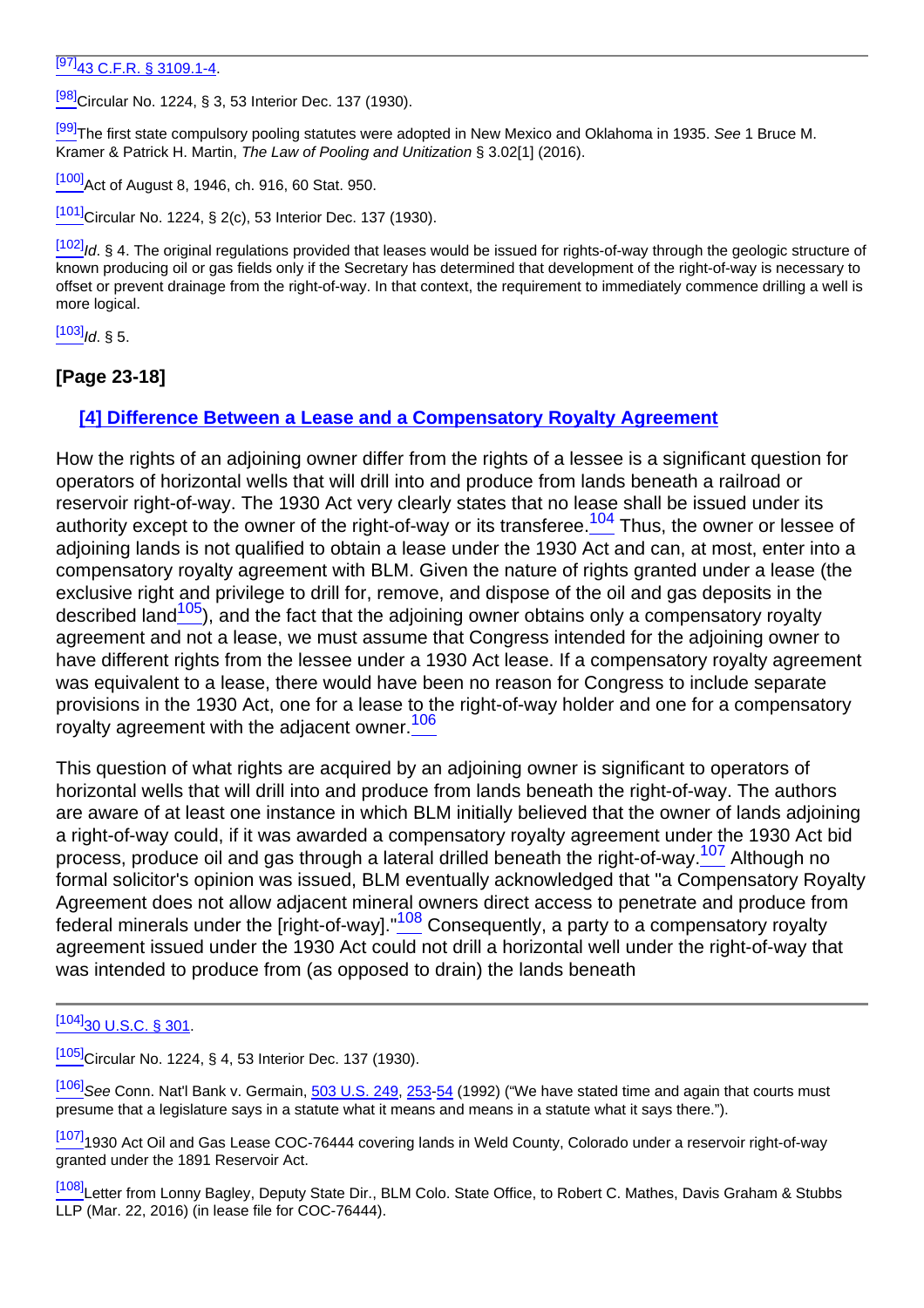# **[Page 23-19]**

<span id="page-14-0"></span>the right-of-way.<sup>109</sup> Doing so would constitute a trespass on unleased minerals.<sup>110</sup>

<span id="page-14-1"></span>"Compensatory royalty" is not defined in the 1930 Act. As discussed above, it is clear from the legislative history of the 1930 Act that DOI and Congress were concerned with drainage of federal oil and gas from the right-of-way lands. Horizontal drilling under the right-of-way would not have been contemplated in 1930. In 1930, an adjoining owner would have had an incentive to bid for a compensatory royalty agreement because it would not then be faced with counter-drainage from its lands by a well drilled on the right-of-way lands.<sup>111</sup> Today, if the goal is to drill a horizontal well that would produce from the several tracts intersected by the wellbore, including the lands beneath the right-of-way, then a compensatory royalty agreement would not accomplish that goal.

### **[5] Mechanics of Obtaining a 1930 Act Lease**

# **[a] Applications**

<span id="page-14-5"></span><span id="page-14-4"></span><span id="page-14-3"></span><span id="page-14-2"></span>No particular form is required to apply for an oil and gas lease under the 1930 Act,  $\frac{112}{12}$  although the BLM Handbook encourages the use of the MLA form of offer to lease.<sup>113</sup> The current processing fee must be included with the application.<sup>114</sup> In addition, the application must detail "the facts as to . . . the development of oil or gas in adjacent or nearby lands, the location and depth of the wells, the production and the probability of drainage of the deposits in the right-of-way."<sup>115</sup> This requirement is nearly identical

<sup>[\[109\]](#page-14-0)</sup>For a discussion of the law related to drilling through federal minerals compared to drilling into and producing from federal minerals, see Kathleen C. Schroder & William Lambert, "Permitting and Trespass Issues Associated with Horizontal Development on Federal Lands and Minerals," [62](http://beta2livermmlf.casemakerlibra.com/home/http://rmmlf.casemakerlibra.com/home/libra_2_rmmlf.aspx?doc=d:/data/RMMLF/Samples/Vol%2062%20Rocky%20Mt.%20Min.%20L.%20Inst.%20(2016)//Chapter%2012.htmampcurdoc=13ampp=12255) Rocky Mt. Min. L. Inst[. 12-1](http://beta2livermmlf.casemakerlibra.com/home/http://rmmlf.casemakerlibra.com/home/libra_2_rmmlf.aspx?doc=d:/data/RMMLF/Samples/Vol%2062%20Rocky%20Mt.%20Min.%20L.%20Inst.%20(2016)//Chapter%2012.htmampcurdoc=13ampp=12255), [12-11](http://beta2livermmlf.casemakerlibra.com/home/http://rmmlf.casemakerlibra.com/home/libra_2_rmmlf.aspx?doc=d:/data/RMMLF/Samples/Vol%2062%20Rocky%20Mt.%20Min.%20L.%20Inst.%20(2016)//Chapter%2012.htmampcurdoc=13ampp=12255#page11) (2016).

[\[110\]](#page-14-0)<sub>In the context of a future interest owned by the United States in oil and gas in acquired lands following termination of a</sub> fee term mineral interest, DOI's Solicitor has held that there was no authority to allow production of that interest under a compensatory royalty agreement. See Solicitor's Opinion M-36580 (1959), GFS(O&G) SO-6(1960).

 $\frac{[111]}{]}$  $\frac{[111]}{]}$  $\frac{[111]}{]}$ The statute does not plainly state that no oil and gas lease would be issued to the right-of-way holder if a compensatory royalty agreement was entered into with the adjoining owner. However, that result seems implicit in the fact that the statute directs the Secretary to award the right to extract the oil and gas to the bidder (either the right-of-way owner or the adjoining owner) whose offer is deemed to be most advantageous to the United States. See [30 U.S.C. § 303.](http://links.casemakerlegal.com/federal/US/books/United_States_Code/browse?codesec=303amptitle=30ampci=45ampfn=Vol%2064%20Rocky%20Mt.%20Min.%20L.%20Inst.%20(2018))

#### $[112]$ [43 C.F.R. § 3109.1-2.](http://links.casemakerlegal.com/federal/US/books/Code_of_Federal_Regulations/browse?codesec=3109.1-2amptitle=43ampci=45ampfn=Vol%2064%20Rocky%20Mt.%20Min.%20L.%20Inst.%20(2018))

 $[113]$ BLM Handbook H-3109-1 § I.B.

 $\frac{[114]}{1}$  $\frac{[114]}{1}$  $\frac{[114]}{1}$ ld. The fee for fiscal year 2017 is \$415.  $43$  C.F.R. § 3000.12. No update of that fee for fiscal year 2018 had been published as of August 2018.

### $[115]$ [43 C.F.R. § 3109.1-2.](http://links.casemakerlegal.com/federal/US/books/Code_of_Federal_Regulations/browse?codesec=3109.1-2amptitle=43ampci=45ampfn=Vol%2064%20Rocky%20Mt.%20Min.%20L.%20Inst.%20(2018))

# **[Page 23-20]**

<span id="page-14-6"></span>to the one contained in the original regulations published in 1930,  $116$  and made more sense in the context of those regulations, which also provided that no lease would be authorized until the Secretary has determined that development of the right-of-way was necessary to offset or prevent drainage. Nonetheless, the provision remains in the regulations and so must be satisfied. BLM may use that information in making its analysis as to whether the bid for a lease or a bid for a compensatory royalty agreement is most advantageous to the United States.

The regulations do not require a metes and bounds description of the right-of-way but the application must describe each legal subdivision of land through which any portion of the right-ofway passes and for which a lease is desired.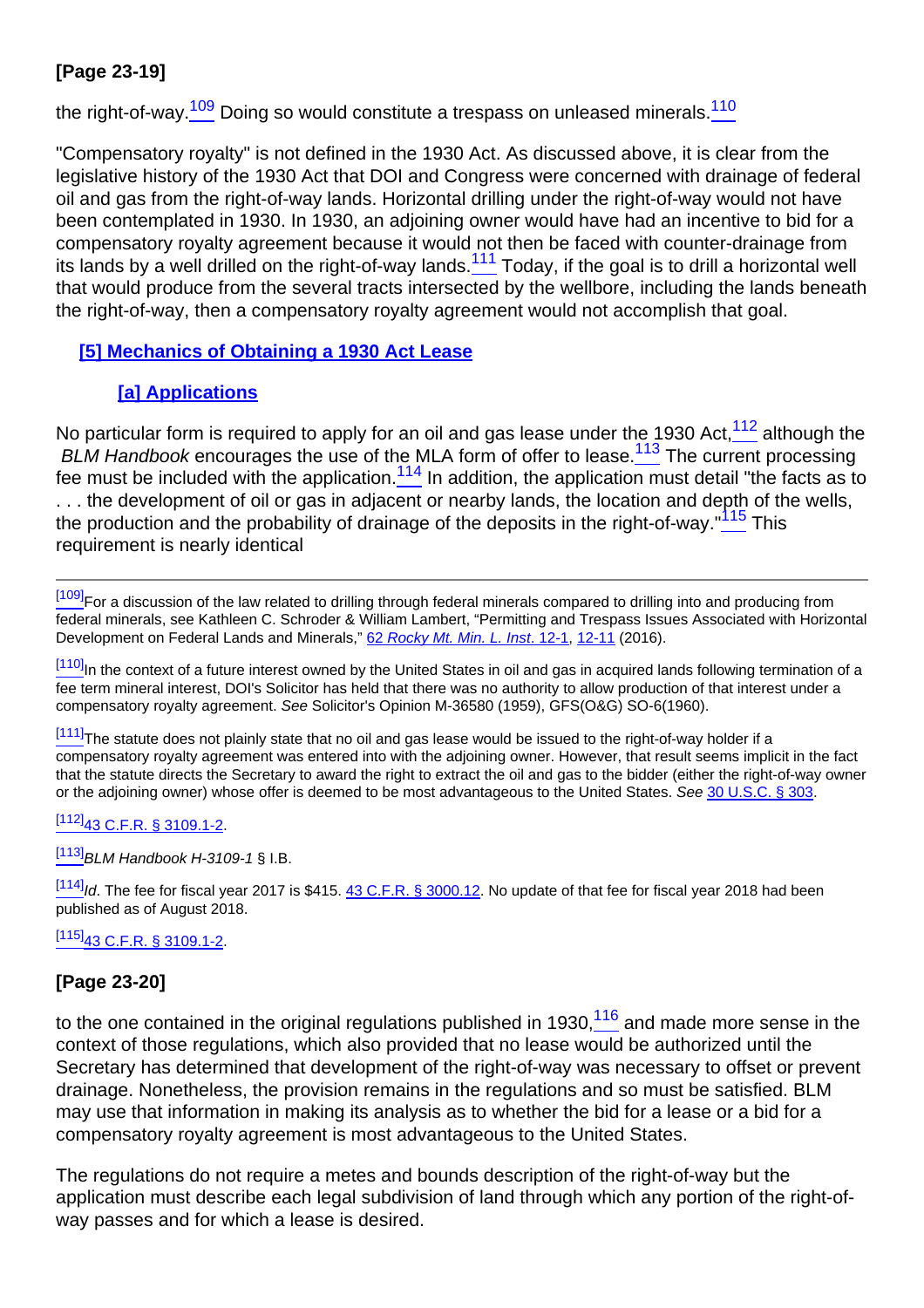# **[b] Owner of Right-of-Way or Transferee**

<span id="page-15-1"></span><span id="page-15-0"></span>The 1930 Act provides that the right to a lease conferred by the statute may be assigned or sublet by the owner to any corporation, firm, association, or individual, subject to approval of the Secretary.<sup>117</sup> BLM has never adopted rules governing transfers of a right-of-way holder's right to apply for a 1930 Act lease. There is a sample form of "Transfer of Right to Apply for a Federal Oil and Gas Lease Under the Authority of the Act of May 21, 1930" in the BLM Handbook, <sup>118</sup> but its use is not required. Regardless, any such instrument should clearly assign or transfer to the transferee all rights of the right-of-way owner under the 1930 Act.

<span id="page-15-2"></span>The use of the phrase "assigned or sublet" in the statute raises the question whether Congress viewed the right-of-way holder's right to apply for a 1930 Act lease as an interest in real property. As with so many other aspects of the 1930 Act, the statute and the regulations are silent on that point. It is difficult to conceive of what kind of property interest could be said to have been created in favor of the right-of-way owner by the statute. That right could be compared to the mere expectancy that a first priority application for a lease under the MLA creates.<sup>119</sup> Once issued, a 1930 Act lease may be assigned. $\frac{120}{2}$ 

<span id="page-15-3"></span>[\[116\]](#page-14-6)Circular No. 1224, § 2, 53 Interior Dec. 137 (1930).

 $\frac{[117]}{30}$  $\frac{[117]}{30}$  $\frac{[117]}{30}$  U.S.C. § 302. If the right-of-way is owned by more than one party, all must join in the application for the 1930 Act lease. Jay P. Nielson, GFS(O&G) SO-82(1960). Presumably, all owners must similarly join in any transfer of the right to acquire a 1930 Act lease.

 $[118]$ BLM Handbook H-3109-1.

[\[119\]](#page-15-2) See McDonald v. Clark, [771 F.2d 460](http://links.casemakerlegal.com/books/Case_Law/results?ci=45ampsearch[Cite]=771+F.2d+460ampfn=Vol%2064%20Rocky%20Mt.%20Min.%20L.%20Inst.%20(2018)), [463](http://links.casemakerlegal.com/books/Case_Law/results?ci=45ampsearch[Cite]=771+F.2d+463#page463ampfn=Vol%2064%20Rocky%20Mt.%20Min.%20L.%20Inst.%20(2018)) (10th Cir. 1985).

[\[120\]](#page-15-3) BLM Handbook H-3109-1 § I.D.11. The BLM Handbook states that a 1930 Act lease may be assigned or transferred to a party other than one originally eligible to be issued a 1930 Act lease, meaning that a party other than the right-of-way holder or its transferee may hold an interest in a 1930 Act lease.

# **[Page 23-21]**

#### **[c] Bidding Process**

<span id="page-15-4"></span>If an application is filed for a 1930 Act lease, $\frac{121}{21}$  then after BLM has confirmed that the applicant is either the holder of the right-of-way or the transferee of the holder's rights under the 1930 Act, BLM will send an invitation to bid to the applicant and the owners or lessees of the oil and gas in the adjoining lands. Although the regulations do not require it, it is advisable to provide BLM with a list of the owners or lessees of the oil and gas in the adjoining lands so that there is no delay by BLM in sending the invitation to bid to such owners; BLM does not have the capacity to check title to the adjoining lands so it will request that information from the applicant. The BLM Handbook defines "adjoining owners" as the holder of the oil and gas rights (i.e., the lessee if the lands are leased or the mineral owner if they are unleased).<sup>122</sup> It also defines adjoining to mean the landowners on the sidelines of the railroad right-of-way, presumably limited to that portion of the right-of-way for which the applicant is seeking a lease.<sup>123</sup> A unit operator does not qualify as the owner or lessee of adjoining lands unless it is also the lessee of such lands.<sup>124</sup>

<span id="page-15-8"></span><span id="page-15-7"></span><span id="page-15-6"></span><span id="page-15-5"></span>The regulations do not prescribe the time period in which a response to the bid invitation must be filed but BLM generally provides 30 days. The royalty bid, whether for a lease or a compensatory royalty agreement, cannot be less than  $12\frac{125}{5}$  After evaluating the bids, BLM will forward a decision to all bidders, awarding a lease to the applicant, if its bid is determined to be most advantageous to the United States, or awarding a compensatory royalty agreement to an adjoining owner, and the other bids will be rejected. Another unusual feature of the 1930 Act leasing system is that there is no bonus bidding. Rather, the only competition is between the royalty bid by the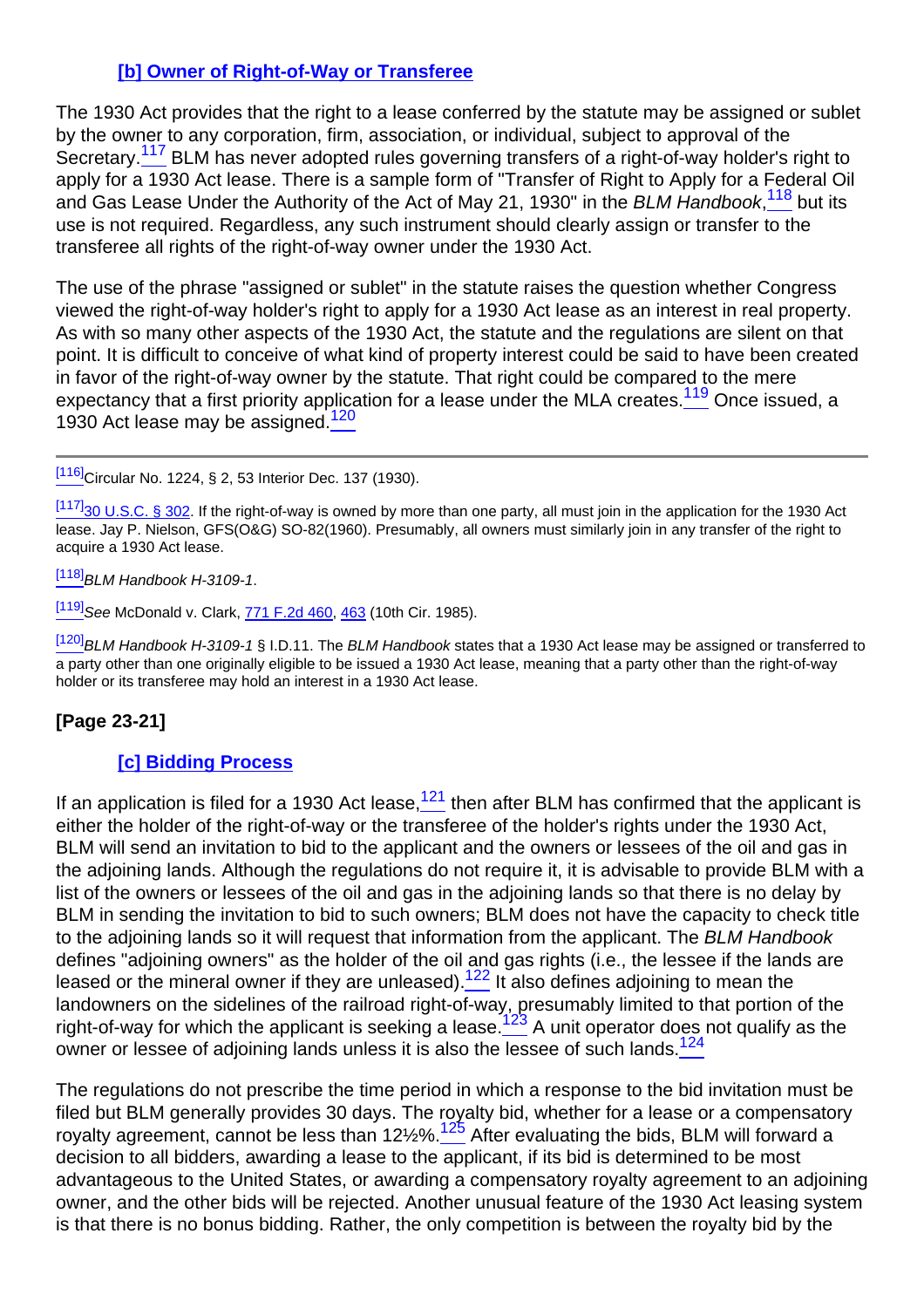right-of-way holder and the royalty bid by an adjoining owner for a compensatory royalty agreement. BLM's decision, however, is not based entirely on a comparison of the two royalty rates bid. BLM must also consider "the better development under the respective means of

[\[121\]](#page-15-4)BLM can also initiate a 1930 Act leasing process by sending a bid invitation to the holder of the right-of-way and the adjoining owners. [43 C.F.R. § 3109.1-3](http://links.casemakerlegal.com/federal/US/books/Code_of_Federal_Regulations/browse?codesec=3109.1-3amptitle=43ampci=45ampfn=Vol%2064%20Rocky%20Mt.%20Min.%20L.%20Inst.%20(2018)).

 $[122]$ BLM Handbook H-3109-1 § I.C.

 $[123]$ <sub>Id</sub>

[\[124\]](#page-15-7)<sub>Gulf</sub> Oil Corp., GFS(O&G) BLM-75(1964).

 $[125]$ [30 U.S.C. § 305](http://links.casemakerlegal.com/federal/US/books/United_States_Code/browse?codesec=305amptitle=30ampci=45ampfn=Vol%2064%20Rocky%20Mt.%20Min.%20L.%20Inst.%20(2018)); [43 C.F.R. § 3109.1-5\(b\)](http://links.casemakerlegal.com/federal/US/books/Code_of_Federal_Regulations/browse?codesec=3109.1-5amptitle=43ampci=45#3109.1-5(b)ampfn=Vol%2064%20Rocky%20Mt.%20Min.%20L.%20Inst.%20(2018)).

### **[Page 23-22]**

<span id="page-16-0"></span>production and operation."<sup>126</sup> There are no published cases of DOI or the courts involving a dispute over BLM's decision on which bid is to the best advantage of the United States.

### **[d] Terms of 1930 Act Lease**

<span id="page-16-2"></span><span id="page-16-1"></span>BLM adapts its lease form used for MLA and Mineral Leasing Act for Acquired Lands (MLAAL)<sup>127</sup> leases when it issues a 1930 Act lease.<sup>128</sup> The statute contains a strangely worded provision regarding the term of a lease or compensatory royalty agreement:

The royalty to be paid to the United States under any lease to be issued, or agreement made pursuant to this chapter, shall be determined by the Secretary of the Interior, in no case to be less than 12 ½ per centum in amount or value of the production, nor for more than twenty years. $\frac{129}{4}$ 

<span id="page-16-4"></span><span id="page-16-3"></span>This sentence was included in the original bill drafted by DOI but there is no discussion of its meaning in the House or Senate reports on the bill or in the floor debates. It does not state that a 1930 Act lease is limited to a term of 20 years, but instead states that the royalty shall be determined by the Secretary but in no case for more than 20 years, suggesting, perhaps, that the royalty would be renegotiated at the end of 20 years. The original regulations implementing the 1930 Act include a form of lease that provides for a fixed term of 20 years.<sup>130</sup> The current regulations implement this provision by providing that the term of a lease shall be for a period of not more than 20 years;<sup>131</sup> however, the regulations do not address the term of a compensatory royalty agreement.

<span id="page-16-6"></span><span id="page-16-5"></span>Unlike the MLAAL, which incorporates the terms of the MLA, the 1930 Act does not incorporate the MLA. Thus, a 1930 Act lease cannot, for example, be extended by drilling over its expiration date.<sup>132</sup> By policy guidance, BLM has determined that a 1930 Act lease or compensatory royalty agreement that is committed to a unit or communitization agreement will

[\[127\]](#page-16-1)<sub>30</sub> U.S.C. §§ 351 [-360.](http://links.casemakerlegal.com/federal/US/books/United_States_Code/browse?codesec=360amptitle=30ampci=45ampfn=Vol%2064%20Rocky%20Mt.%20Min.%20L.%20Inst.%20(2018))

[\[128\]](#page-16-2) See BLM Handbook H-3109-1 § I.D.4 (referencing Form 3100-11).

[\[129\]](#page-16-3)[30 U.S.C. § 305](http://links.casemakerlegal.com/federal/US/books/United_States_Code/browse?codesec=305amptitle=30ampci=45ampfn=Vol%2064%20Rocky%20Mt.%20Min.%20L.%20Inst.%20(2018)).

[<sup>\[126\]</sup>](#page-16-0)<sub>43</sub> C.F.R. § 3109.1-4. Unlike a railroad's fairly narrow linear right-of-way, it is likely not possible to drain the oil and gas from an entire reservoir right-of-way by wells drilled off the reservoir. In that case, it will be difficult for an adjoining owner to show that its means of production (under a compensatory royalty agreement) is more advantageous than that of a 1930 Act lessee who can actually drill into the right-of-way. The same might also be true of a railroad right-of-way where the target formation is not easily drained.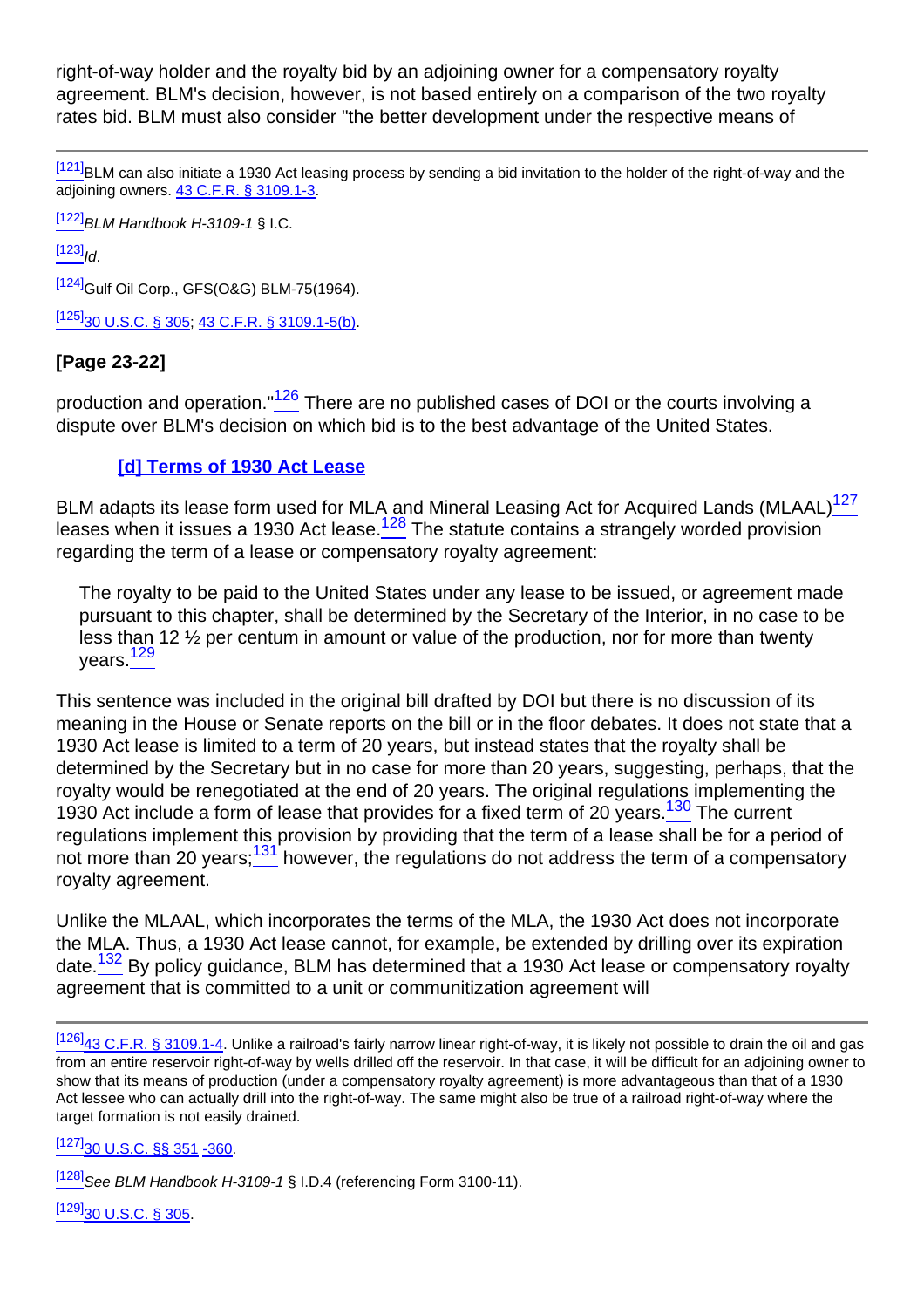[\[130\]](#page-16-4) Circular No. 1224, 53 Interior Dec. 137 (1930).

[\[131\]](#page-16-5)[43 C.F.R. § 3109.1-5\(c\).](http://links.casemakerlegal.com/federal/US/books/Code_of_Federal_Regulations/browse?codesec=3109.1-5amptitle=43ampci=45#3109.1-5(c)ampfn=Vol%2064%20Rocky%20Mt.%20Min.%20L.%20Inst.%20(2018))

 $[132]$ [30 U.S.C. § 226\(e\)](http://links.casemakerlegal.com/federal/US/books/United_States_Code/browse?codesec=226amptitle=30ampci=45#226(e)ampfn=Vol%2064%20Rocky%20Mt.%20Min.%20L.%20Inst.%20(2018)); [43 C.F.R. § 3107.1.](http://links.casemakerlegal.com/federal/US/books/Code_of_Federal_Regulations/browse?codesec=3107.1amptitle=43ampci=45ampfn=Vol%2064%20Rocky%20Mt.%20Min.%20L.%20Inst.%20(2018))

# **[Page 23-23]**

<span id="page-17-1"></span>be extended for the life of such agreement.<sup>133</sup> However, there is no extension of the lease or agreement upon elimination from or termination of a unit or communitization agreement, as there would be for an MLA lease. In addition, by policy, a 1930 Act lease or compensatory royalty agreement will be extended for as long as it is capable of producing oil or gas in paying quantities by actual or allocated production.<sup>134</sup>

<span id="page-17-3"></span><span id="page-17-2"></span>Although the 1930 Act does not provide for rentals, the BLM Handbook states that rentals will be payable at the rate of \$1.50 per acre or fraction thereof per year for the first five years of the lease term and at \$2.00 per acre or fraction thereof per year for all subsequent lease years.<sup>135</sup> This rental thus appears to be payable throughout the term of the lease, in addition to any royalty. However, the 1930 Act lease will not automatically terminate for failure to timely pay rental in the correct amount.<sup>136</sup>

### <span id="page-17-4"></span>**§ 23.06 Identifying Lands Subject to the 1930 Act**

In addition to the legal uncertainties described above, identifying those lands that may be subject to the 1930 Act can also prove challenging. When reviewing title in a state where federal lands were granted for railroad or reservoir purposes, numerous sources should be referenced, careful attention must be paid to a variety of historical dates, and a factual determination should be made about the construction, location, and operation of the railroad.

# <span id="page-17-0"></span>**[1] Records to Examine<sup>137</sup>**

As an initial matter, we should note that a landman or title examiner reviewing only the county records may have no notice that such a right-of-way exists. At times a patent may except or refer to a railroad or reservoir right-of-way, or a parcel may later be divided by reference to the right-ofway (e.g., that part of the N/2 lying south of the railroad). In many instances, however, the county records contain no reference to any such rights-of-way to indicate that additional investigation may be necessary.

[\[133\]](#page-17-1) See BLM Washington Office, Instruction Memorandum No. 93-317 (Aug. 12, 1993) (on file with authors); BLM Handbook H-3109-1 § I.D.9a.

 $^{[134]}$  $^{[134]}$  $^{[134]}$ BLM Handbook H-3109 § I.D.9a.

 $[135]$ Id. § I.D.4a.

[\[136\]](#page-17-4) Id. Although the BLM Handbook instructs BLM to strike out the automatic termination provisions of the lease, the authors have seen a 1930 Act lease where that was not done. Presumably, the policy quidance in the BLM Handbook would control over inconsistent provisions in a lease.

[\[137\]](#page-17-0) See generally Peter M. Neidhardt, "An Overview of Courthouse Records," Nuts & Bolts of Mineral Title Examination [3-](http://beta2livermmlf.casemakerlibra.com/home/http://rmmlf.casemakerlibra.com/home/libra_2_rmmlf.aspx?doc=d:/data/RMMLF/Samples/Nuts%20amper$cnt%20Bolts%20of%20Mineral%20Title%20Examination%20(Apr%202015)//Chapter%203%203-1%20AN.htmampcurdoc=4ampp=12143) [1](http://beta2livermmlf.casemakerlibra.com/home/http://rmmlf.casemakerlibra.com/home/libra_2_rmmlf.aspx?doc=d:/data/RMMLF/Samples/Nuts%20amper$cnt%20Bolts%20of%20Mineral%20Title%20Examination%20(Apr%202015)//Chapter%203%203-1%20AN.htmampcurdoc=4ampp=12143) (Rocky Mt. Min. L. Fdn. 2015).

# **[Page 23-24]**

<span id="page-17-6"></span><span id="page-17-5"></span>The 1891 Reservoir Act directs the Secretary, after approval of the map of the reservoir and canals, to note their locations on the land office plats, $138$  so reservoir and ditch rights-of-way can usually be found on the master title plat. To determine conclusively whether a given parcel may contain a railroad right-of-way, one would have to examine the original right-of-way surveys filed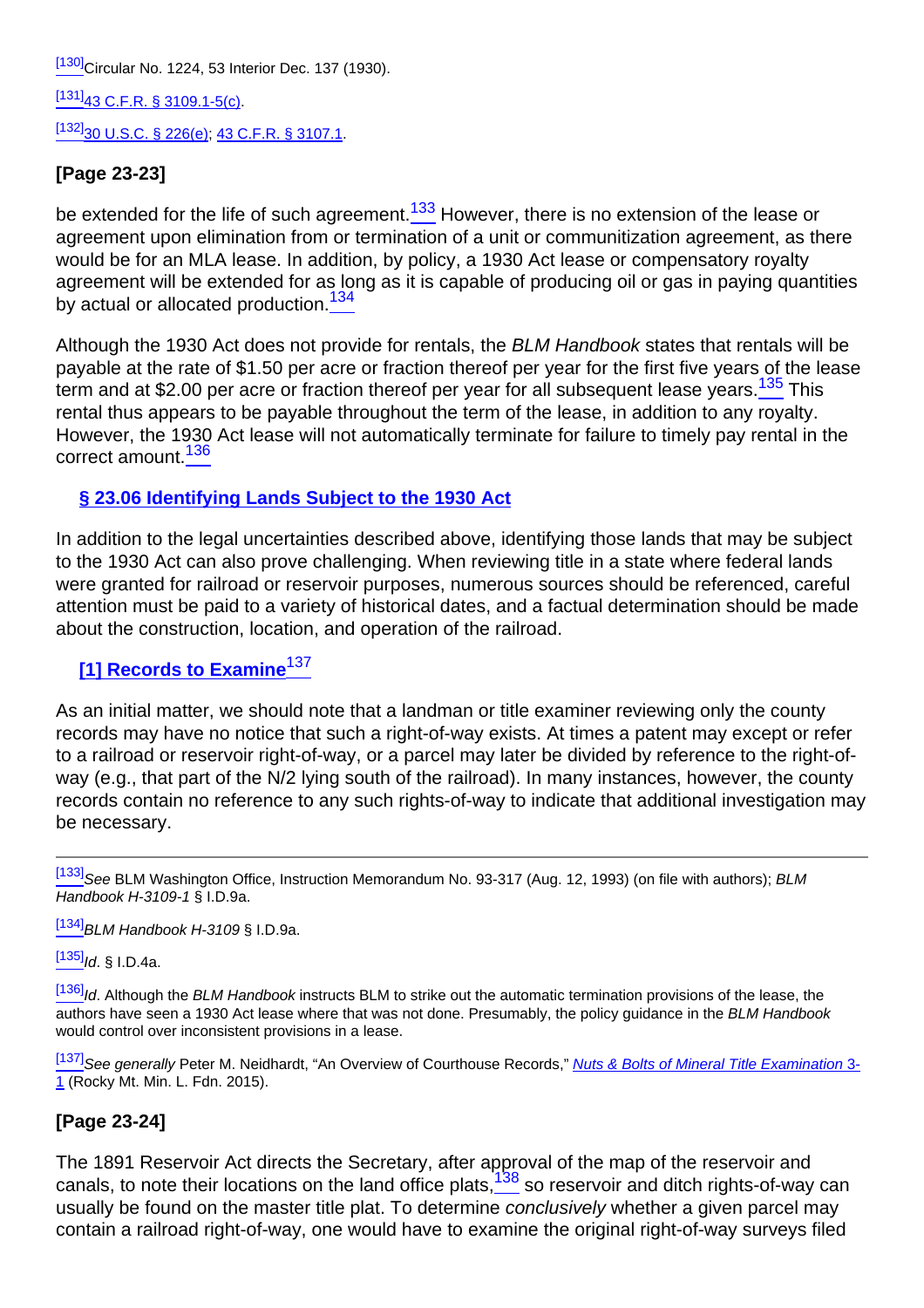<span id="page-18-1"></span><span id="page-18-0"></span>with the General Land Office in Washington, D.C. $139$  That said, long-standing industry practice has been to rely on more readily available information--namely the master title plat, historical indices, and the oil and gas plat (if any) covering the subject township--as well as a surface inspection to make that determination.<sup>140</sup> Railroad rights-of-way are often delineated on the master title plat, typically accompanied by a serial number, the width of the right-of-way, and occasionally a date. The width can be an indication of which Act the right-of-way was granted under--400 feet (200 feet on each side of the centerline) would indicate the earlier Union Pacific Railroad Act of July 1, 1862, or the Northern Pacific Railroad Act of July 2, 1864,  $\frac{141}{141}$  whereas 200 feet (100 feet on each side of the centerline) would indicate the later Atlantic & Pacific and Southern Pacific Railroad Act of July 27, 1866, or the 1875 Act,  $142$ --though these widths are not always accurately described on the master title plat. If a railroad or reservoir is noted, the serial register page and case file for the right-of-way should be referenced to determine the date of the granting act, the original applicant, and any subsequent changes to the right-of-way such as lands being relinquished or withdrawn.

#### <span id="page-18-2"></span> $[138]$ [43 U.S.C. § 947](http://links.casemakerlegal.com/federal/US/books/United_States_Code/browse?codesec=947amptitle=43ampci=45ampfn=Vol%2064%20Rocky%20Mt.%20Min.%20L.%20Inst.%20(2018)).

[\[139\]](#page-17-6) See 1 Law of Fed. Oil & Gas Leases § 8.01 (2018); see also Ebner, supra note 5, at 17-19 ("The final profiles of the [rail]road [route] were delivered to [DOI] in Washington and, in many cases, subsequently transferred to the appropriate BLM State Offices. Only if such maps were transferred to the State Offices, however, could they be posted to the master title (MT) plat.").

[\[140\]](#page-18-0)<sub>In</sub> many western states these are available online through BLM's General Land Office Records Automation website. See BLM, "General Land Office Records," [https://glorecords.blm.gov.](https://glorecords.blm.gov)

[\[141\]](#page-18-1)See supra note 6 and accompanying text. We note that there seems to be some confusion among academics and jurists regarding when the width of the railroad right-of-way was narrowed from 200 feet on either side of the centerline to 100 feet on either side of the centerline. For example, in Wyoming v. Andrus, the Tenth Circuit, in examining a right-of-way granted under the Union Pacific Railroad Act of July 1, 1862, noted that "in 1864, the right-of-way granted was reduced from 200 feet to 100 feet." [602 F.2d 1379](http://links.casemakerlegal.com/books/Case_Law/results?ci=45ampsearch[Cite]=602+F.2d+1379ampfn=Vol%2064%20Rocky%20Mt.%20Min.%20L.%20Inst.%20(2018)), [1382](http://links.casemakerlegal.com/books/Case_Law/results?ci=45ampsearch[Cite]=602+F.2d+1382#page1382ampfn=Vol%2064%20Rocky%20Mt.%20Min.%20L.%20Inst.%20(2018)) (10th Cir. 1979) (citing Act of July 2, 1864, ch. 216, §§ 3, 4, 13 Stat. 356). The authors believe this to be based on a flawed interpretation of section 3 of that Act, which did not amend section 2 of the Union Pacific Railroad Act of July 1, 1862, but which empowered the railroads to purchase or condemn lands as "may be necessary and proper for the construction and working of said road, not exceeding in width one hundred feet on each side of its centre line . . . ." Act of July 2, 1864, ch. 216, § 3, 13 Stat. 356.

 $[142]$ See supra notes 6, 9-10 and accompanying text.

# **[Page 23-25]**

A surface inspection and/or discussion with the landowners may turn up evidence of a railroad or reservoir right-of-way not uncovered by reference to the sources described above. Additionally, the authors are aware of several instances where the location of the right-of-way as depicted on the master title plat was incorrect. A surface inspection could help to identify such issues from the outset. Finally, as to railroad rights-of-way, as described by Ebner:

If a known railroad does not appear on the [master title] plat, it may be possible to obtain an indication as to its origin and current ownership by examining the patents to surrounding oddnumbered sections; if all such sections were granted to the Union Pacific, it is likely (though not certain) that the right-of-way minerals are owned by the federal government, since the key distinction between limited fee and easement rights-of-way appears to lie in the grant of place lands or other subsidies to the railroad.<sup>143</sup>

### <span id="page-18-3"></span>**[2] Relation Back of the Statutes as to the Right-of-Way**

<span id="page-18-4"></span>In examining the sources described above, the most critical date for railroad right-of-way leasing purposes is the date of the granting Act under which the railroad received its interest. Grants under section 2 of the Pacific Railroad Acts have been described as in praesenti grants "effective from the date of the passage of the act." $\frac{144}{100}$  This vesting was subject to several conditions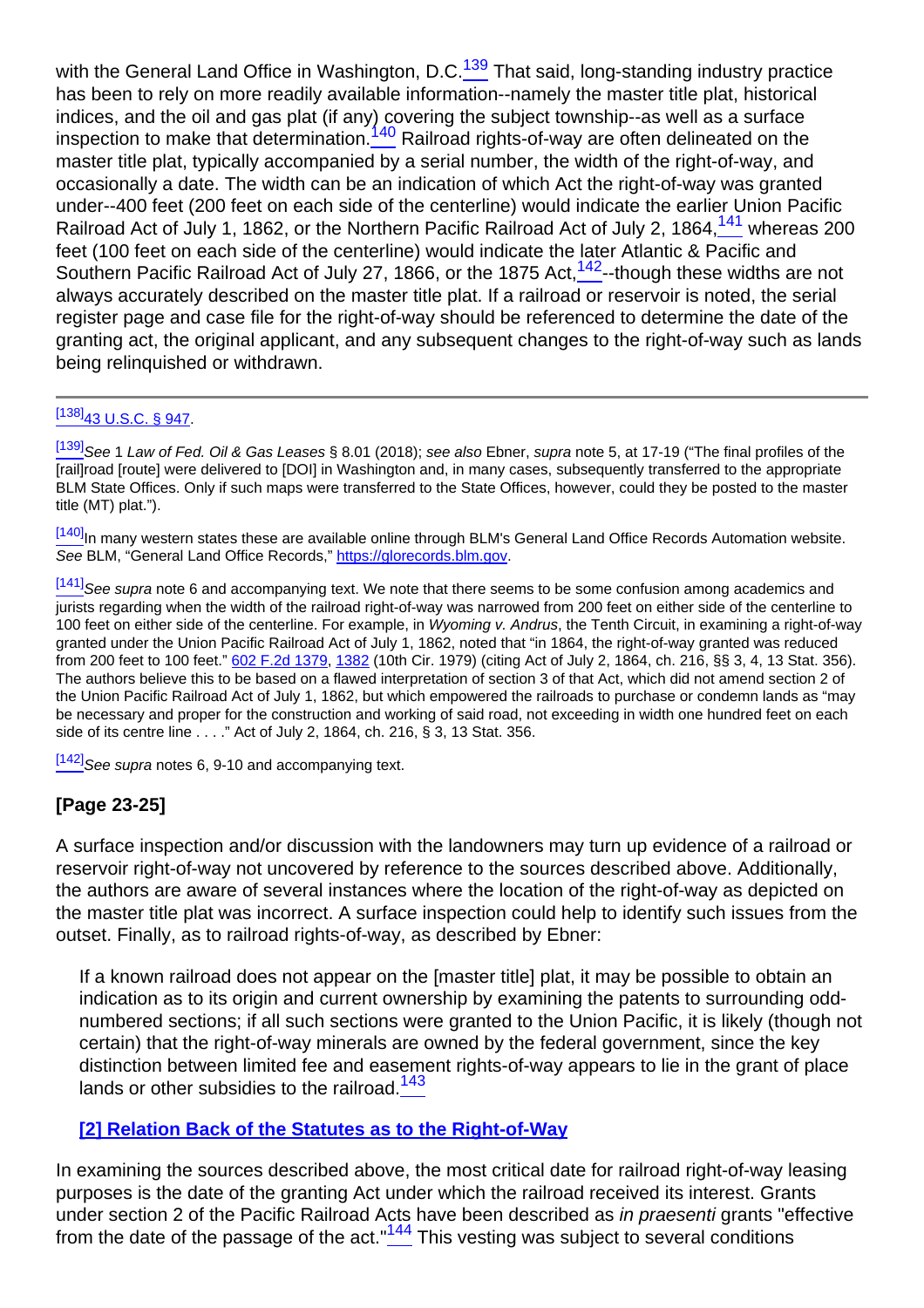<span id="page-19-1"></span><span id="page-19-0"></span>subsequent. Under the Pacific Railroad Acts, railroad companies were required to definitively locate (construct) the route and to inform the Secretary of the Interior of route locations.<sup>145</sup> Further, it has been held that the statute also implicitly requires that the line be continuously operated for those purposes designated in the statute.<sup>146</sup> Yet, regardless of when such requirements are met, the right-of-way vests effective as of the earlier date of the passage of the granting Act. Specifically, "[a]s to the right of way, parties who, after the passage of the act and before the map of definite location was filed, acquired any of the public lands by purchase, preemption or homestead entry, took the same subject to the right

### [\[143\]](#page-18-3)Ebner, supra note 5, at 17-20.

[\[144\]](#page-18-4)Union Pac. R.R. Co. v. City of Greeley, [189 F. 1](http://links.casemakerlegal.com/books/Case_Law/results?ci=45ampsearch[Cite]=189+F.+1ampfn=Vol%2064%20Rocky%20Mt.%20Min.%20L.%20Inst.%20(2018)), [4](http://links.casemakerlegal.com/books/Case_Law/results?ci=45ampsearch[Cite]=189+F.+4#page4ampfn=Vol%2064%20Rocky%20Mt.%20Min.%20L.%20Inst.%20(2018)) (8th Cir. 1911); see also Union Pac. R.R. Co. v. Harris, [215 U.S.](http://links.casemakerlegal.com/books/Case_Law/results?ci=45ampsearch[Cite]=215+U.S.+386ampfn=Vol%2064%20Rocky%20Mt.%20Min.%20L.%20Inst.%20(2018)) [386](http://links.casemakerlegal.com/books/Case_Law/results?ci=45ampsearch[Cite]=215+U.S.+386ampfn=Vol%2064%20Rocky%20Mt.%20Min.%20L.%20Inst.%20(2018)), [389](http://links.casemakerlegal.com/books/Case_Law/results?ci=45ampsearch[Cite]=215+U.S.+389#page389ampfn=Vol%2064%20Rocky%20Mt.%20Min.%20L.%20Inst.%20(2018)) (1910) (holding that "the grant of the right of way is absolute, and taking effect as of the date of the grant"); St. Joseph & Denver City R.R. Co. v. Baldwin, [103 U.S. 426](http://links.casemakerlegal.com/books/Case_Law/results?ci=45ampsearch[Cite]=103+U.S.+426ampfn=Vol%2064%20Rocky%20Mt.%20Min.%20L.%20Inst.%20(2018)) (1880). We note that the dissent in Greeley argues that the controlling date should be March 3, 1869, the date of the amendment to the Act of July 2, 1864, ch. 216, 13 Stat. 356, which specifically authorized the line at issue. Greeley, [189 F. at 17](http://links.casemakerlegal.com/books/Case_Law/results?ci=45ampsearch[Cite]=189+F.+17#page17ampfn=Vol%2064%20Rocky%20Mt.%20Min.%20L.%20Inst.%20(2018)) (Reed, J., concurring in part, dissenting in part) (citing Act of March 3, 1869, ch. 127, 15 Stat. 324). That view was not adopted by the majority, which viewed the later 1869 Act as a mere amendment to the 1864 Act. Id. at 5-6 (majority op.).

 $[145]$ See supra note 4.

[\[146\]](#page-19-1) See, e.g., N. Pac. Ry. Co. v. Townsend, [190 U.S. 267,](http://links.casemakerlegal.com/books/Case_Law/results?ci=45ampsearch[Cite]=190+U.S.+267ampfn=Vol%2064%20Rocky%20Mt.%20Min.%20L.%20Inst.%20(2018)) [271](http://links.casemakerlegal.com/books/Case_Law/results?ci=45ampsearch[Cite]=190+U.S.+271#page271ampfn=Vol%2064%20Rocky%20Mt.%20Min.%20L.%20Inst.%20(2018)) (1903) (citing Baldwin, [103 U.S. at 429-](http://links.casemakerlegal.com/books/Case_Law/results?ci=45ampsearch[Cite]=103+U.S.+429#page429ampfn=Vol%2064%20Rocky%20Mt.%20Min.%20L.%20Inst.%20(2018))[30\)](http://links.casemakerlegal.com/books/Case_Law/results?ci=45ampsearch[Cite]=103+U.S.+430#page430ampfn=Vol%2064%20Rocky%20Mt.%20Min.%20L.%20Inst.%20(2018)).

# **[Page 23-26]**

<span id="page-19-3"></span><span id="page-19-2"></span>of way being definitely located thereon."<sup>147</sup> Under the 1891 Reservoir Act, after the land office plats have been noted with the locations of reservoirs and canals, "all such lands over which such rights of way shall pass shall be disposed of subject to such right of way."<sup>148</sup>

<span id="page-19-4"></span>Because the right-of-way grant is subject to the conditions subsequent discussed above, an examiner should further investigate to ensure that the railroad was in fact constructed and, for leasing purposes, whether it has been operated continuously since that time. The Pacific Railroad Acts all required that the railroad actually be constructed for the railroad company to take title to the strip of land, such that where a contemplated railroad was not constructed, those lands would revert to the United States.<sup>149</sup> Railroads that are constructed, but later abandoned, present a different issue. By the Act of March 8, 1922, title to abandoned railroad rights-of-way shall vest in the owners of the adjoining tracts, subject to the reservation to the United States of all oil, gas, and other minerals.<sup>150</sup> As discussed in § 23.03, above, this statute does not apply to 1875 Act railroads but may apply to Pacific Railroad Act rights-of-way where the lands traversed by the right-of-way have been patented without mineral reservation.

<span id="page-19-6"></span><span id="page-19-5"></span>Abandonment of a railroad or a reservoir affects the leasability of those minerals. If a railroad is abandoned, or a reservoir right-of-way is terminated, there is no longer a right-of-way to which the 1930 Act would apply. Federal minerals underlying an abandoned railroad right-of-way or a terminated reservoir right-of-way that were previously leasable under the 1930 Act will be leasable under the MLA once the right-of-way extinguishment has been noted on the tract book.<sup>151</sup>

### **[3] Effect of Prior Entries**

Section 3 of the Pacific Railroad Acts (which granted the so-called place lands) applied only to those lands "not sold, reserved, or otherwise disposed of by the United States, and to which a preemption or homestead claim may not have attached, at the time the line of said road is definitely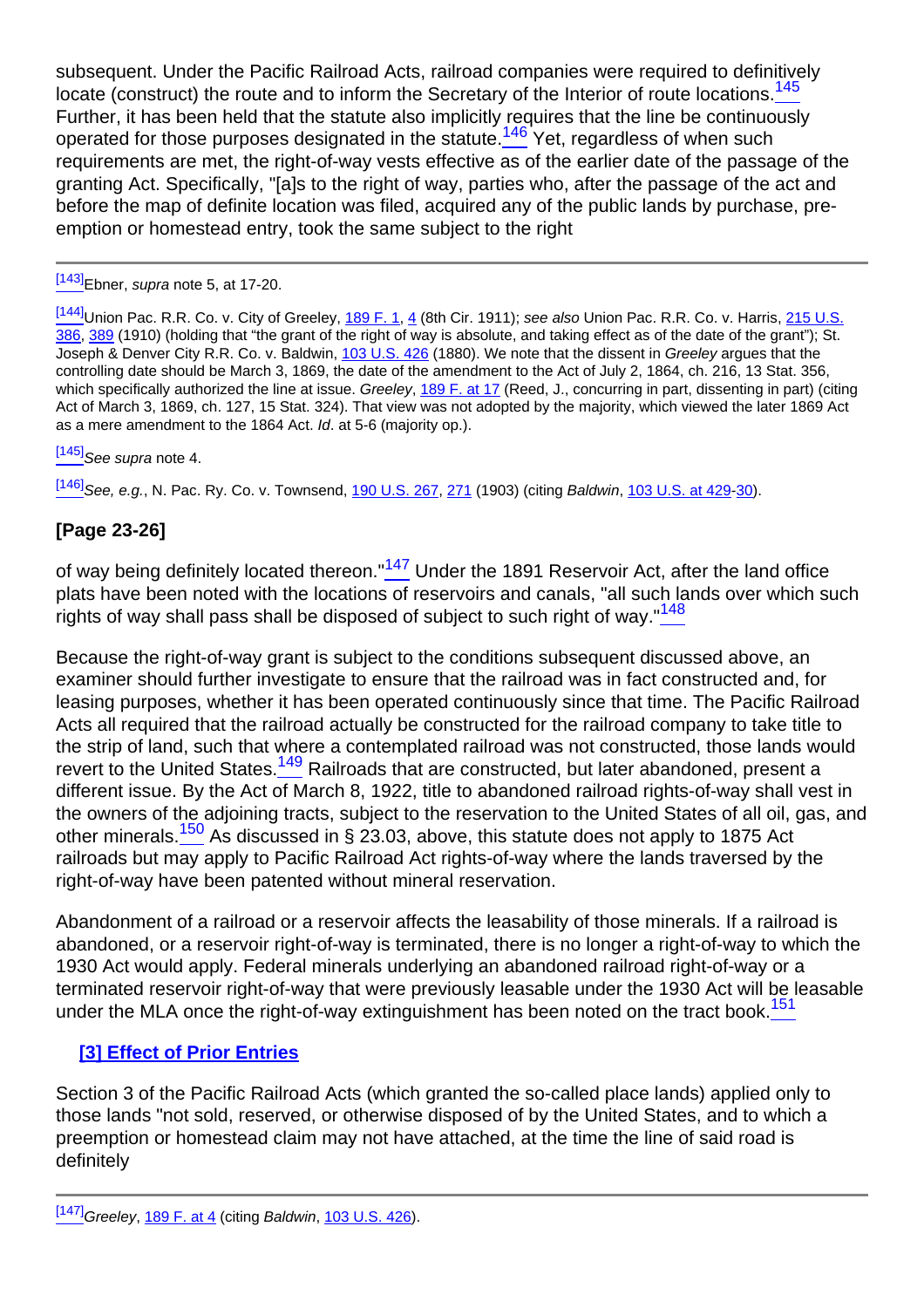$[148]$ <sub>43</sub> U.S.C. § 947.

[\[149\]](#page-19-4) See Greeley, [189 F. at 4;](http://links.casemakerlegal.com/books/Case_Law/results?ci=45ampsearch[Cite]=189+F.+4#page4ampfn=Vol%2064%20Rocky%20Mt.%20Min.%20L.%20Inst.%20(2018)) Baldwin, [103 U.S. at 429-](http://links.casemakerlegal.com/books/Case_Law/results?ci=45ampsearch[Cite]=103+U.S.+429#page429ampfn=Vol%2064%20Rocky%20Mt.%20Min.%20L.%20Inst.%20(2018))[30.](http://links.casemakerlegal.com/books/Case_Law/results?ci=45ampsearch[Cite]=103+U.S.+430#page430ampfn=Vol%2064%20Rocky%20Mt.%20Min.%20L.%20Inst.%20(2018))

[\[150\]](#page-19-5) Act of March 6, 1922, ch. 94, § 3, 42 Stat. 414 (codified at  $\frac{43 \text{ U.S.C.}$  § 912).

[\[151\]](#page-19-6)See Frank M. Gallivan, GFS(O&G) BLM-122(1958); United Technical Indus., Inc., GFS(O&G) SO-39(1963). The notation rule does not have much continuing relevance since the enactment of the Federal Onshore Oil and Gas Leasing Reform Act of 1987, Pub. L. No. 100-203, tit. V, subtit. B, 101 Stat. 1330 (amending [16 U.S.C. § 3148,](http://links.casemakerlegal.com/federal/US/books/United_States_Code/browse?codesec=3148amptitle=16ampci=45ampfn=Vol%2064%20Rocky%20Mt.%20Min.%20L.%20Inst.%20(2018)) [30 U.S.C. §§ 187a,](http://links.casemakerlegal.com/federal/US/books/United_States_Code/browse?codesec=187aamptitle=30ampci=45ampfn=Vol%2064%20Rocky%20Mt.%20Min.%20L.%20Inst.%20(2018)) [187b](http://links.casemakerlegal.com/federal/US/books/United_States_Code/browse?codesec=187bamptitle=30ampci=45ampfn=Vol%2064%20Rocky%20Mt.%20Min.%20L.%20Inst.%20(2018)), [188,](http://links.casemakerlegal.com/federal/US/books/United_States_Code/browse?codesec=188amptitle=30ampci=45ampfn=Vol%2064%20Rocky%20Mt.%20Min.%20L.%20Inst.%20(2018)) [191](http://links.casemakerlegal.com/federal/US/books/United_States_Code/browse?codesec=191amptitle=30ampci=45ampfn=Vol%2064%20Rocky%20Mt.%20Min.%20L.%20Inst.%20(2018)), [226](http://links.casemakerlegal.com/federal/US/books/United_States_Code/browse?codesec=226amptitle=30ampci=45ampfn=Vol%2064%20Rocky%20Mt.%20Min.%20L.%20Inst.%20(2018)); enacting [30 U.S.C. §§ 195](http://links.casemakerlegal.com/federal/US/books/United_States_Code/browse?codesec=195amptitle=30ampci=45ampfn=Vol%2064%20Rocky%20Mt.%20Min.%20L.%20Inst.%20(2018)), [226-3](http://links.casemakerlegal.com/federal/US/books/United_States_Code/browse?codesec=226-3amptitle=30ampci=45ampfn=Vol%2064%20Rocky%20Mt.%20Min.%20L.%20Inst.%20(2018)) ), which requires that all lands to be leased under the MLA first be offered for competitive lease. See 1 Law of Fed. Oil & Gas Leases § 3.08 (2018) for a discussion of the notation rule.

### **[Page 23-27]**

<span id="page-20-0"></span>fixed."<sup>152</sup> Section 2 of those Acts, which granted the right-of-way, made no such exception for lands with a prior claim, though of course if such lands had already been patented, the government would have retained no interest to convey to the railroad. Nonetheless, simultaneous development by railroads and settlers inevitably led to instances of conflicting claims where a settler had entered into the lands prior to the date of the railroad right-of-way grant, but did not receive a patent until after said date.

<span id="page-20-1"></span>A detailed discussion of the different types of dispositions made to settlers prior to and during the railroad era is beyond the scope of this chapter, but the most common dispositions during this time were under the cash entry,  $153$  preemption,  $154$  or homestead  $155$  statutes. The dates on which title vested in each of these respective entrymen varies and is highly fact-specific, but in many cases title vests prior to the date of the patent.  $156$ 

<span id="page-20-4"></span><span id="page-20-3"></span><span id="page-20-2"></span>Notwithstanding the passage of time since such entries and the construction of these railroads, conflicting claims of ownership are still being litigated. In one recent (though unpublished) case, Union Pacific Railroad Co. v. Williams Production RMT Co., Union Pacific claimed ownership of minerals underlying its right-of-way based on deeds in fee it had obtained from numerous entrymen.<sup>157</sup> Congress, in a further effort to encourage construction of transcontinental railroads, had authorized settlers, prior to receiving their patent, "to transfer, by warranty against his own acts, any portion of his claim for . . . the right of way of railroads . . . . "158 This law is referred to as "§ 2288." Before § 2288 was adopted, an entryman under the homestead or preemption laws was prohibited by law from alienating any interest in the land in his entry.<sup>159</sup> Under § 2288, numerous parcels had been conveyed to Union Pacific's predecessor by entrymen who had not yet received their patents and, in some cases, whose entries never ripened into a patent. Running counter to the traditional real property rule that

<span id="page-20-5"></span><sup>[\[152\]](#page-20-0)</sup>Union Pacific Railroad Act of July 1, 1862, ch. 120, § 3, 12 Stat. 489; see also Northern Pacific Railroad Act of July 2, 1864, ch. 217, § 3, 13 Stat. 365 (similar language); Atlantic & Pacific and Southern Pacific Railroad Act of July 27, 1866, ch. 278, § 3, 14 Stat. 292 (same).

 $\frac{[153]}{[153]}$  $\frac{[153]}{[153]}$  $\frac{[153]}{[153]}$  Act of April 24, 1820, ch. 51, 3 Stat. 566 (repealed by FLPMA § 703(a)).

[\[154\]](#page-20-1)See 1 Law of Fed. Oil & Gas Leases § 2.03[1][c] (2018) for a discussion of the numerous preemption statutes enacted in the 1800s.

 $[155]$ Homestead Act of 1862, ch. 75, 12 Stat. 392 (repealed by FLPMA § 702).

 $[156]$ See 73B C.J.S. Public Lands § 64 (2018).

[\[157\]](#page-20-3)No. 10CV371 (Colo. Dist. Ct. June 3, 2013) (order on cross motions for determination of questions of law).

[\[158\]](#page-20-4) Act of March 3, 1873, ch. 266, 17 Stat. 602 (Rev. Stat. § 2288, U.S. Comp. Stat. 1901, p. 1385) (as amended by Act of March 3, 1905, ch. 1424, 33 Stat. 991).

[\[159\]](#page-20-5) See Minidoka & Sw. R.R. Co. v. United States, [235 U.S. 211](http://links.casemakerlegal.com/books/Case_Law/results?ci=45ampsearch[Cite]=235+U.S.+211ampfn=Vol%2064%20Rocky%20Mt.%20Min.%20L.%20Inst.%20(2018)), [216](http://links.casemakerlegal.com/books/Case_Law/results?ci=45ampsearch[Cite]=235+U.S.+216#page216ampfn=Vol%2064%20Rocky%20Mt.%20Min.%20L.%20Inst.%20(2018)) (1914) (citing Rev. Stat. § 2291, U.S. Comp. Stat. 1901, p. 1390).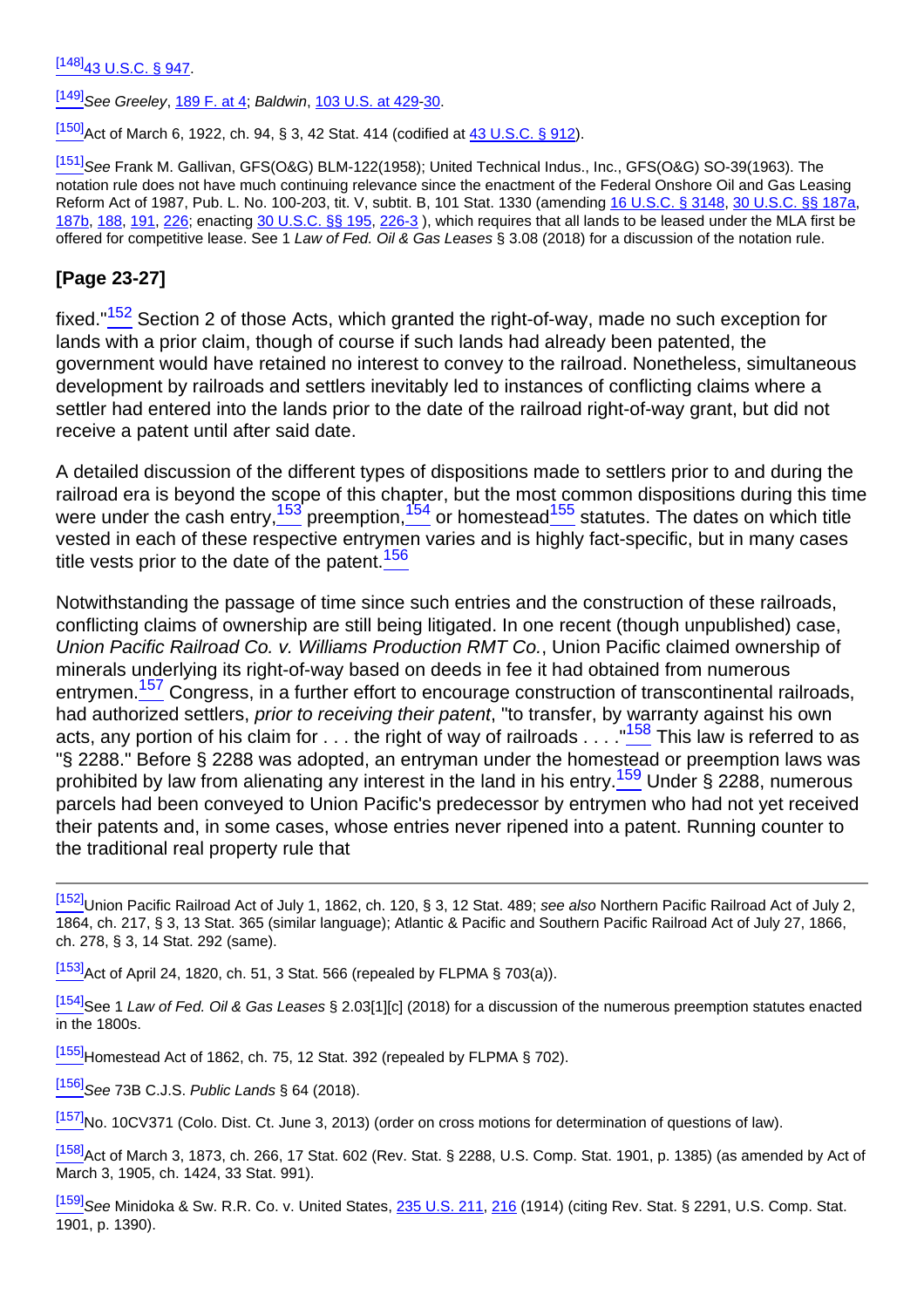# **[Page 23-28]**

<span id="page-21-1"></span><span id="page-21-0"></span>a grantor can convey no more than he owns (here, an inchoate right to receive fee title at a later date), a Colorado district court held that "right of way" as used in § 2288 could include a fee interest in the strip of land conveyed, thus including the minerals thereunder.<sup>160</sup> Relying on Pierce v. Chicago, Milwaukee & Puget Sound Railway Co.,<sup>161</sup> the court was persuaded that § 2288 "authorized an entryman to convey title to the grantee as an agent of the federal government."<sup>162</sup>

<span id="page-21-4"></span><span id="page-21-3"></span><span id="page-21-2"></span>We believe this holding to be based on a flawed analysis of Pierce. That case involved a quitclaim deed issued to the railroad under § 2288 by a homestead entryman whose entry was later contested and invalidated. When a new patent was issued to a third party, that patentee brought a case in trespass against the railroad that had constructed its line across the disputed parcel after the quitclaim from the original entryman, but prior to the patent to the second entryman. In discussing § 2288, the Pierce court noted that on the one hand, it can be viewed as evidencing Congress' intent to "enable the settler to make a pro tanto relinquishment of his claim, without forfeiting his right to patent, leaving the grantee to secure title under other provisions of the land laws . . . . <sup>"163</sup> Under that analysis, the railroad would have perfected its title under the 1875 Act, and "the effect of the [entryman's] relinquishment was to restore the granted land pro tanto to the public domain, and at the same time to give the grantee a preference right to acquire it."<sup>164</sup> On the other hand, the court noted, § 2288 can be viewed as allowing the entryman to act as "the agent of the United States to convey the title to the grantee, as fully as if he had a patent."<sup>165</sup> The Williams court seized on this language in holding that § 2288 should be viewed under the second analysis, and therefore that the conveyance by such "agent" served to convey minerals as well.<sup>166</sup> In the authors' view, the language quoted from *Pierce* is mere dicta, because it is immediately followed by the statement that "[i]t is not important, however, which view is adopted,  $167$  because the railroad in that case had also filed an application for a right-of-way under the 1875 Act. Thus, the railroad in Pierce acquired the right-of-way either by grant from the entryman or under the 1875 Act, making it unnecessary to base the holding on the effect of the § 2288 deed.

<span id="page-21-7"></span><span id="page-21-6"></span><span id="page-21-5"></span> $[160]$  Williams, No. 10CV371, slip op. at 11.

 $[161]$ <sub>156</sub> P. 127 (Mont. 1916).

 $[162]$ Williams, No. 10CV371, slip op. at 10.

[\[163\]](#page-21-3) Pierce, [156 P. at 129.](http://links.casemakerlegal.com/books/Case_Law/results?ci=45ampsearch[Cite]=156+P.+129#page129ampfn=Vol%2064%20Rocky%20Mt.%20Min.%20L.%20Inst.%20(2018))

 $[164]$ <sub>Id</sub>

 $[165]$ <sub>Id.</sub>

 $\frac{[166]}{[166]}$  $\frac{[166]}{[166]}$  $\frac{[166]}{[166]}$ Williams, No. 10CV371, slip op. at 10.

 $[167]$ Pierce, [156 P. at 129.](http://links.casemakerlegal.com/books/Case_Law/results?ci=45ampsearch[Cite]=156+P.+129#page129ampfn=Vol%2064%20Rocky%20Mt.%20Min.%20L.%20Inst.%20(2018))

# **[Page 23-29]**

<span id="page-21-9"></span><span id="page-21-8"></span>The Williams court did not address what right a railroad would receive when it obtained a grant from an entryman who did not perfect his entry and thus failed to receive a patent. If the railroad had also obtained an 1875 Act right-of-way then, upon termination of the entry, the right-of-way would revert to the then unappropriated public lands. The Pierce court stated that "it cannot be presumed that Congress overlooked the possibility that the entry of the settler might be cancelled after contest or be abandoned, and the grantee left without protection from subsequent claimants." 168 Further, in Minidoka & Southwestern Railroad Co. v. United States, the U.S. Supreme Court, in discussing the argument that entrymen who fail to acquire patents may convey rights-of-way burdening subsequent homesteaders, noted that such considerations "have not induced Congress to change its policy of encouraging the construction of railroads along routes designated by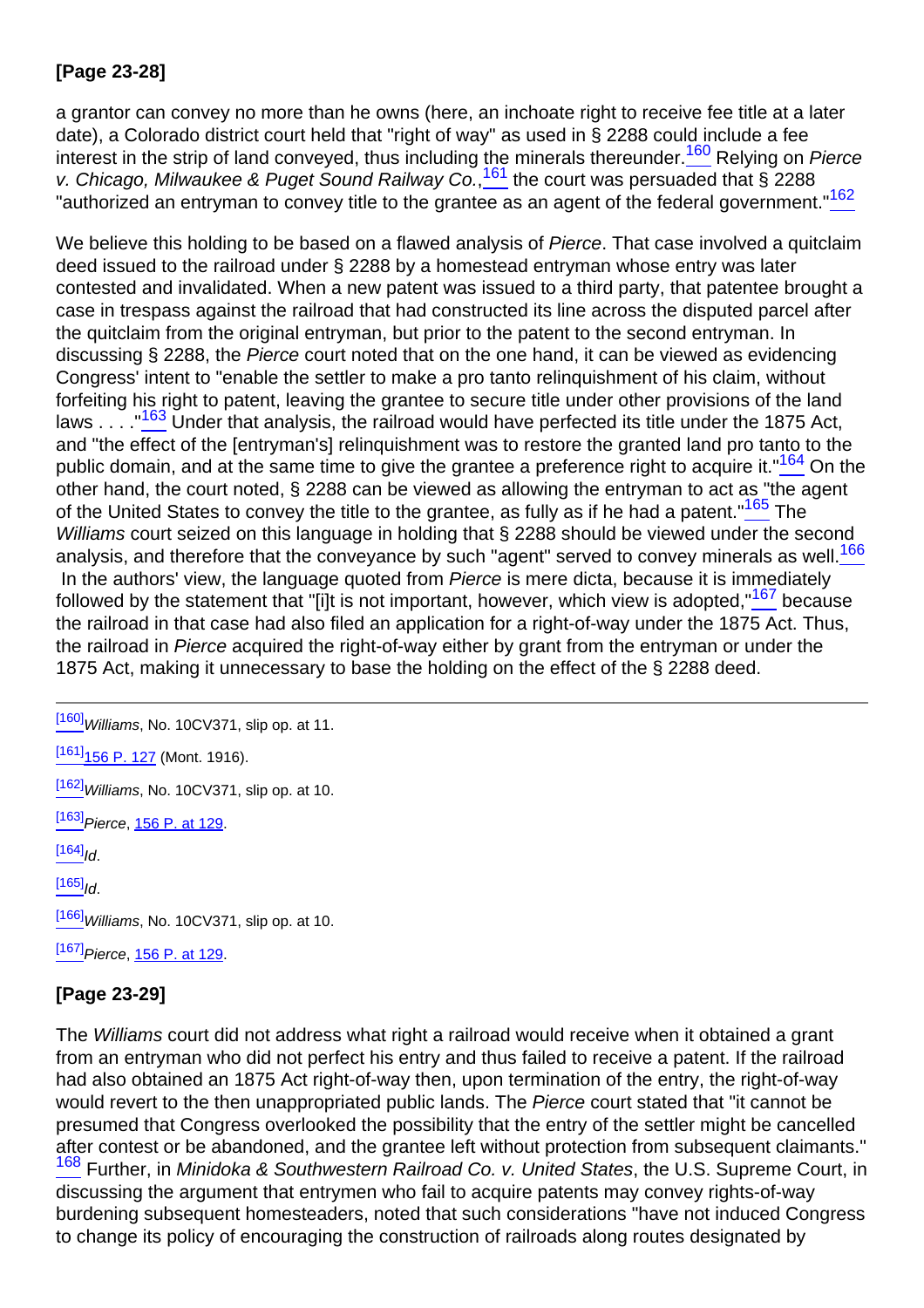charters and over land in the possession of settlers."<sup>169</sup> Nonetheless, the authors see little reason why the language of § 2288 should be interpreted to allow an entryman whose entry never ripens into a patent to, in essence, alienate the federal minerals by conveying a fee interest to the grantee railroad when the railroad's interest would be sufficiently protected by the grant of an 1875 Act right-of-way on the strip that became unappropriated public lands upon relinquishment or abandonment of the homestead entry.

# **§ 23.07 Liability for Trespass**

The increasing use of horizontal drilling and the ever-increasing length of laterals are bringing more railroad and reservoir right-of-way lands into spacing units and causing more conflicts over the ownership of the minerals thereunder. Though the amount of right-of-way acreage may constitute only a small share of a proposed unit, operators should be cautioned to familiarize themselves with the issues surrounding these rights-of-way and the 1930 Act leasing process to ensure adequate time to coordinate with BLM and, if necessary, obtain a 1930 Act lease so that they are not trespassing on unleased federal minerals.

<span id="page-22-0"></span>Federal regulations state that "[t]he extraction, severance, injury, or removal of . . . mineral materials from public lands under the jurisdiction of [DOI], except when authorized by law and the regulations of [DOI], is an act of trespass. Trespassers will be liable in damages to the United States, and will be subject to prosecution  $\ldots$ . ...<sup>170</sup> In recent years BLM has been ramping up its efforts to discover instances of mineral trespass. In 2014, the Office of the Inspector General issued a report finding that in North

#### $[168]$ <sub>Id.</sub>

[\[169\]](#page-21-9)<sub>235</sub> U.S. 211, [217](http://links.casemakerlegal.com/books/Case_Law/results?ci=45ampsearch[Cite]=235+U.S.+217#page217ampfn=Vol%2064%20Rocky%20Mt.%20Min.%20L.%20Inst.%20(2018)) (1914).  $[170]$ [43 C.F.R. § 9239.0-7.](http://links.casemakerlegal.com/federal/US/books/Code_of_Federal_Regulations/browse?codesec=9239.0-7amptitle=43ampci=45ampfn=Vol%2064%20Rocky%20Mt.%20Min.%20L.%20Inst.%20(2018))

### **[Page 23-30]**

<span id="page-22-2"></span><span id="page-22-1"></span>Dakota alone trespass to federal minerals occurred at least 10 times over just a few years.<sup>171</sup> The following year the U.S. Department of Justice settled cases with two producers accused of mineral trespass for a total of nearly \$3 million.<sup>172</sup>

<span id="page-22-4"></span><span id="page-22-3"></span>The 2014 report was somewhat critical of BLM's efforts, finding that BLM lacks the resources to fully uncover instances of mineral trespass, it learns of such instances only by "happenstance," and it lacks nationwide policies and procedures to detect, process, or deter mineral trespass.<sup>173</sup> However, that report also noted that BLM is increasingly engaging state regulatory agencies, which typically already gather directional survey information, to discover instances of trespass on federal mineral parcels.<sup>174</sup> The authors understand that BLM has been working for some time on policy guidance for dealing with mineral trespass cases but no instruction memorandum or other guidance had been finalized as of August 2018.

<span id="page-22-6"></span><span id="page-22-5"></span>Mineral trespass liability was discussed in a recent chapter in these Proceedings, which discussion will not be replicated here.<sup>175</sup> We note, however, that failure to pay royalties on produced federal minerals could also potentially expose an operator (and even individual employees thereof) to liability under the False Claims Act (FCA).<sup>176</sup> In this context, an operator or its employees could be liable when it

<span id="page-22-7"></span>knowingly makes, uses, or causes to be made or used, a false record or statement material to an obligation to pay or transmit money or property to the Government, or knowingly conceals or knowingly and improperly avoids or decreases an obligation to pay or transmit money or property to the Government.<sup>177</sup>